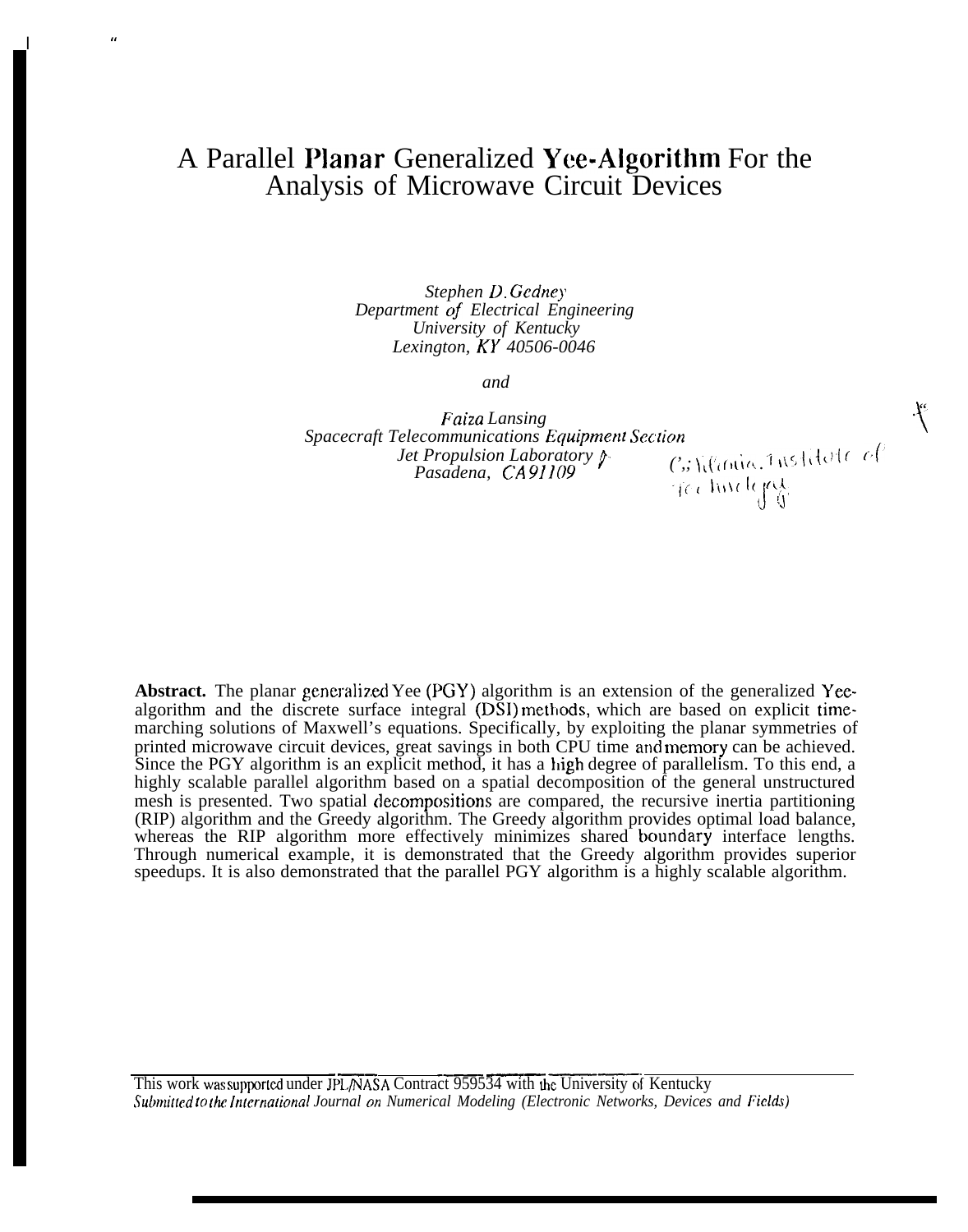#### *1.* **Introduction**

The generalized Yce-algorithm  $[1, 2]$ , and the Discrete Surface Integral (DSI) algorithm  $[3]$ have proven to be highly robust and accurate techniques for the analysis of microwave circuit devices. These methods arc explicit time-marching schemes derived from the discretization of Ampere's and Faraday's laws in their integral form  $\{1\text{-}3\}$ . To this end, the vector fields are projected onto the edges of a dual, staggered grid which is assumed to be unstructured and irregular. This is in contrast to the traditional finite difference time-domain (FDTD) method [4] which is based on regular and orthogonal grids, or the non-orthogonal FDTD method  $[5-8]$ , which is based on irregular structured grids. The advantage of using unstructured grids, is that highly complex geometries can be accurately modeled with the aide of automatic grid generation techniques. Unfortunately, a disadvantage of generalized Yec and 11S1 algorithms is that the numerical grid must be stored. Moreover, the sparse matrices associated with them must also be stored [1, 2], greatly limiting, the size of the problem which can be solved.

The memory requirements of the generalized Yee-algorithm and the DSI algorithm can be greatly relaxed by exploiting symmetries in the model. A large class of microwave circuits can be said to have *planar symmetry*, which is recognized for three-dimensional geometries that can be uniquely described by a projection onto a two-dimensional plane. It was shown in [9] that by exploiting this symmetry, (he entire three-dimensional circuit geometry can then be described uniquely by a two-dimensional grid. Subsequently, the grid used to analyze the threedimensional problem can be described by an unstructured two-dimensional grid in a transverse plane and as a regular gricl in the third-dimension. Thus only the two-dimensional grid need be stored. Furthermore, it is shown below that the sparse update matrices of this planar generalized Yee-(PGY) algorithm need only be constructed for the two-dimensional grid. This greatly relaxes the memory requirements of the algorithm to the extent that it is actually as memory efficient as the FDTD algorithm.

The PGY-algorithm is an efficient computational method, however, since it is based on a volume discretization the computational demand can increase substantially with the size of the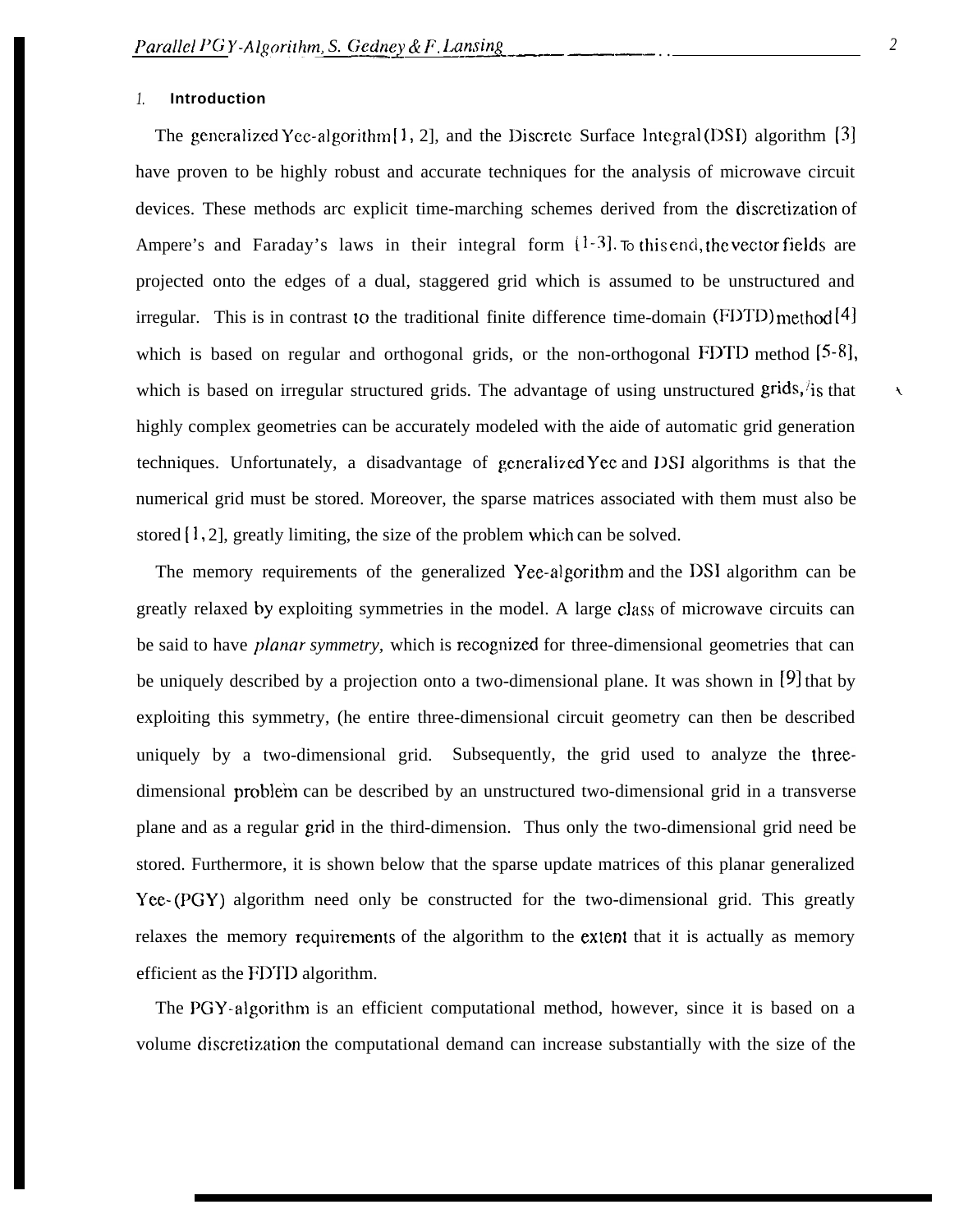1

problem geometry. For example, the number of floating point operations per time iteration will increase as  $O(N)$ , where N is the number of unknowns in the discrete volume. However, the number of time iterations required to reach a steady-state will also increase as  $O(\sqrt{N})$  (the number of time iterations will be inversely proportional to the minimum edge length in the model as well). The analysis of single component circuits can typically be modeled on conventional workstations or sequential computers in reasonable amounts of time. On the other hand, the analysis of multi-component circuits requires much greater resources.

It is becoming much more evident that distributed parallel computing is a highly cost effective means of achieving supercomputing performance. With the rapid increase in computational power of RISC microprocessors, as well as the increase in speeds of local area networks, highly cost effective supercomputing can be achieved through loosely coupled distributed parallel systems using message passing protocols such as PVM (Parallel Virtual Machine). Tightly coupled distributed memory multiprocessor computers, such as the 1 ntel Paragon, the Cray T3D, the IBM SP2, or the Convex SPPI 000, will provide higher performance, principally due to the fact of having faster dedicated networks interconnecting processors with greatly reduced latency times. These architectures have already demonstrated the potential of 100 GFLOPS performance for practical scientific applications.

The PGY-algorithm is extremely well suited for nigh performance distributed memory computing. Since the method is explicit, the kernel of the algorithm consists of a series of matrix-vector products. These operations are conveniently parallelized using a spatial decomposition of the unstructured mesh. It is shown that by treating the matrix as a subassembly of matrices, where each sub matrix is associated with each spatial subdomain, interprocessor communication can be minimized, resulting in a highly scalable parallel algorithm. Furthermore, due to the regularity of the grid along the vertical direction, vector/pipclining can be exploited to further increase the floating point speed of the algorithm,

The focus of this paper is on the development of an efficient implementation of the PGYalgorithm on high performance parallel computers. Section 11 presents the PGY-algorithm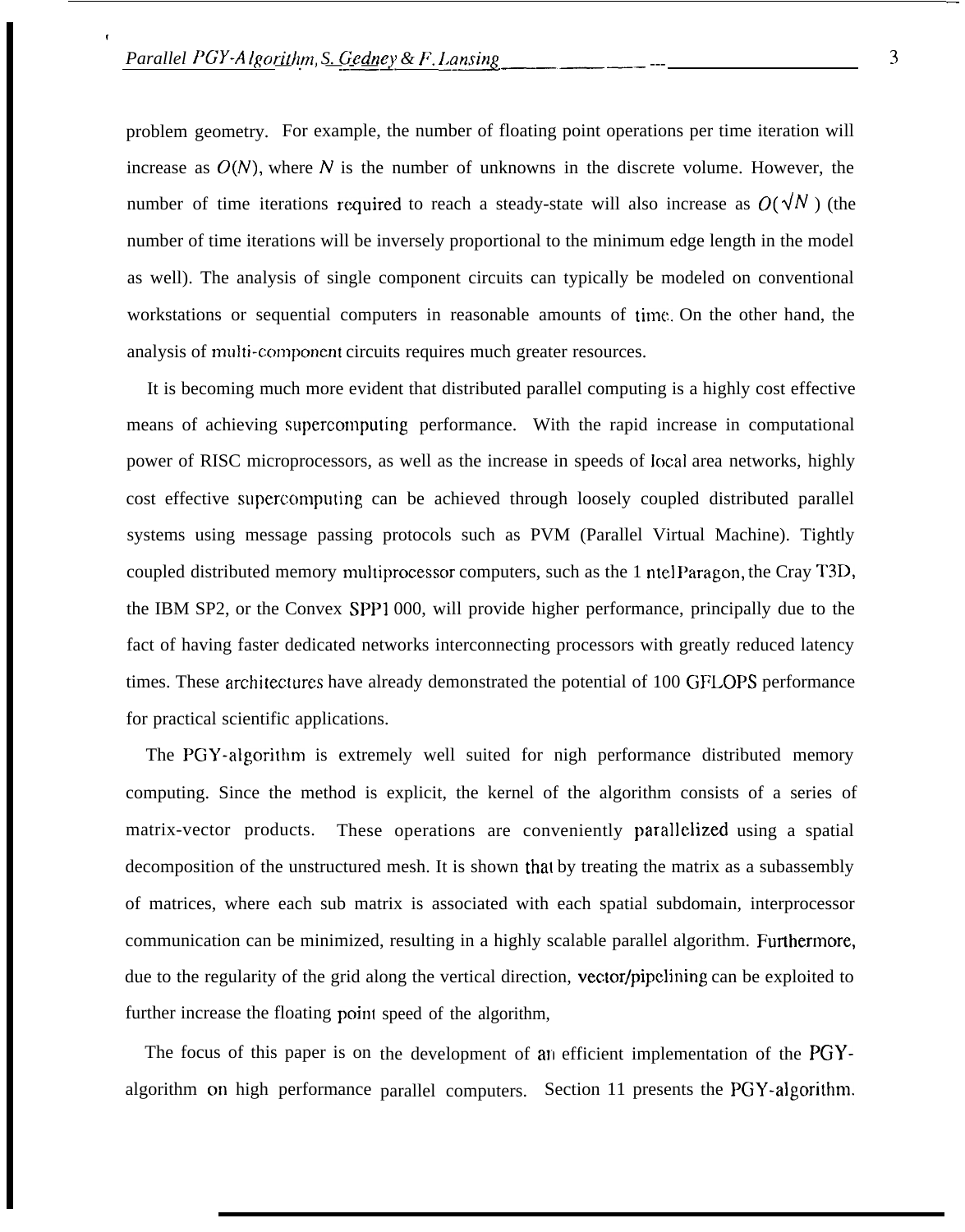Section 111 discusses the parallelism inherent within the algorithm, and presents an efficient parallel algorithm based on a spatial decomposition of the three-dimensional mesh. Section IV presents the inherent vectorism in the PGY-algorithm, and the advantages of exploiting the vector/pipelining of RISC based parallel computers. Finally, some numerical examples are presented in Sccticm V, which illustrate the efficiency and the scalability of the parallel PGYalgorithm.

### 11. 'Ike Planar Generalized Yee-Algorithm

The planar generalized Yee-algorithm is based on a direct solution of the time-dependent Maxwell's equations in their integral form. The electric and magnetic field intensities are initially normalized as

$$
\vec{e} = \vec{E} / \sqrt{\eta_o} \n\vec{h} = \vec{H} \sqrt{\eta_o}
$$
\n(1)

where  $\eta$  is the characteristic wave impedance in free space. Faraday's law and Ampère's law arc then expressed in their integral form as

$$
\oint_C \vec{e} \cdot d\vec{\ell} = -\frac{1}{c_o} \frac{\partial}{\partial t} \oint_{\vec{S}} \mu_r \vec{h} \cdot d\vec{S}
$$
\n(2)

$$
\oint_C \vec{h} \cdot d\vec{\ell} = \frac{1}{c_o} \frac{\partial}{\partial t} \oiint_S \varepsilon_r \vec{e} \cdot d\vec{S} + \eta_o \oiint_S \sigma \vec{e} \cdot d\vec{S}
$$
\n(3)

where co is the free space velocity of light,  $\mu$ r and  $\epsilon$ r are the relative permeability and permittivity, respectively, and  $\sigma$  is the absolute conductivity. The principle advantage of this normalization is that the magnitudes of  $\vec{e}$  and h will be of the same order, reducing rounding error. Furthermore, it is much more convenient to work with the relative permittivity and pcrmeabilities rather than their absolute values.

Faraday's and Ampère's laws are expressed in a discrete form by mapping  $\vec{e}$  and  $\vec{h}$  into a discrete three-dimensional space. The mapping consists of projecting the vector fields onto the edges of a dual grid, composed of two staggered grids, referred to as the primary and secondary grids. Each grid is a three-dimensional grid that is described as being regular along the vertical direction (assumed to be the z-direction), and is unstructured in the horizontal direction.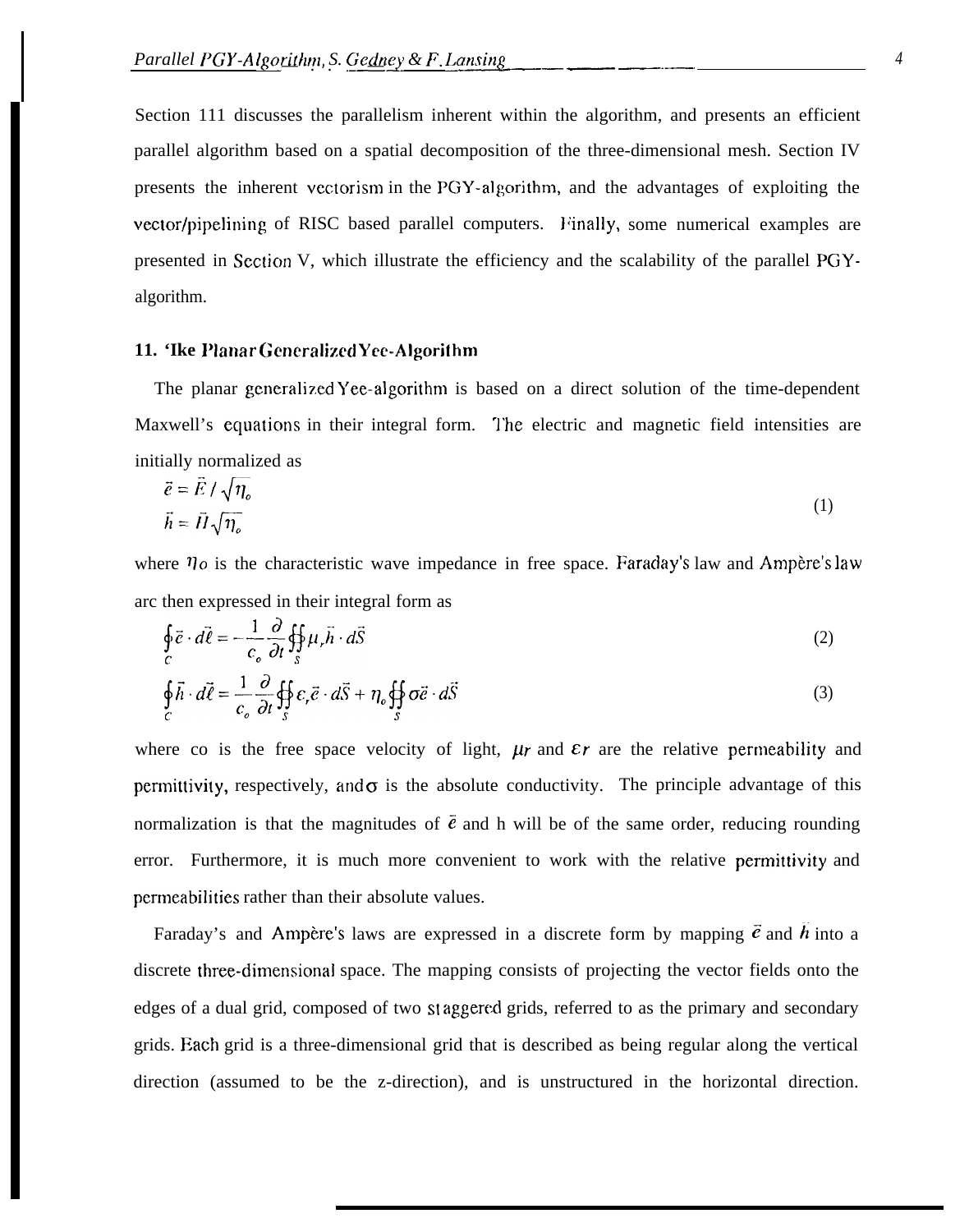Conceptually, this grid can be generated by extruding a two-dimensional unstructured grid in the vertical direction, and segmenting it at discrete heights, as illustrated in Fig. 1. The secondary grid is staggered within the primary grid such that its vertices lie at the centroids of the primary grid cells, and the edges of the secondary grid connect the centroids by passing through the faces of the primary grid.

The electric and magnetic fields are then decomposed into orthogonal components

$$
\vec{e} = \vec{e}_t + \hat{z}e_z,
$$
  
\n
$$
\vec{h} = \vec{h}_t + \hat{z}h_z.
$$
\n(4)

Subsequently, the transverse electric and magnetic fields are mapped onto the horizontal edges of the primary and secondary grids, respectively. Likewise, the vertical electric and magnetic fields are mapped onto the vertical edges of the primary and secondary grids, respectively. The vector fields are assumed to be constant along their respective. edge lengths, as well as over the dual face through which they pass.

Based on the above discretization, Faraday's and Ampère's laws are. then mapped into the discrete space. The time derivative is then approximated using a central difference expression, which is second-order accurate if the fields are staggered in time. This leads to  $[9]$ 

$$
h_{i_j}^{n+1}(k) = h_{i_j}^{n}(k) - \frac{c_o dt}{A_p} \frac{1}{\mu_r(k)} \sum_{i=1}^{N_{p_j}} e_{i_i}^{n+\frac{1}{2}}(k) \ell_{\parallel}
$$
\n
$$
b_{i_i}^{n+1}(k + \frac{1}{2}) = b_{i_i}^{n}(k + \frac{1}{2}) - \frac{c_o dt}{dz |\bar{\ell}_i|} \left[ \left( e_{i_m}^{n+\frac{1}{2}}(k + \frac{1}{2}) - e_{i_{m+1}}^{n+\frac{1}{2}}(k + \frac{1}{2}) \right) dz + \left( e_{i_i}^{n+\frac{1}{2}}(k + 1) - e_{i_i}^{n+\frac{1}{2}}(k) \right) \ell_i \right]
$$
\n(5)

$$
\sum_{i=1}^{n+1} \frac{1}{2}(k + \frac{1}{2^{2}}) = \frac{\varepsilon_{r_{m}}(k + \frac{1}{2}) \sigma_{m}(k + \frac{1}{2})\eta_{o}}{\varepsilon_{o}d^{2}} e_{i_{m}}^{n + \frac{1}{2}}(k + \frac{1}{2})
$$
\n
$$
-\frac{1}{A_{s}} \left[ \sum_{i=1}^{N_{s_{j}}} h_{i_{i}}^{n+1}(k + \frac{1}{2}) \ell_{i} \right] \left[ \frac{1}{\left( \frac{\varepsilon_{r_{m}}(k + \frac{1}{2})}{\varepsilon_{o}d^{2}} + \frac{\sigma_{m}(k + \frac{1}{2})\eta_{o}}{2} \right)} \right]
$$
\n(7)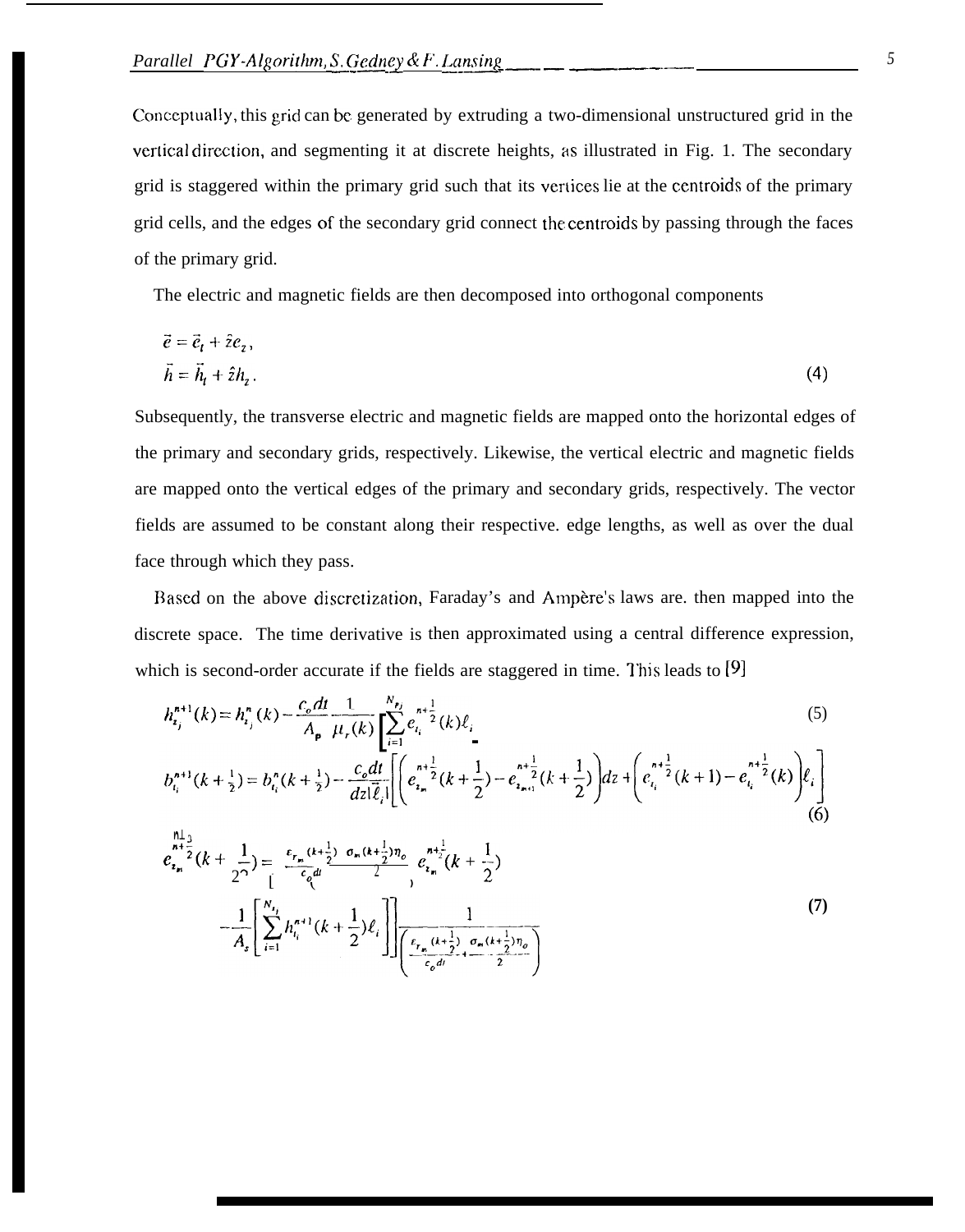:

$$
d_{i_{i}}^{n_{i}^{3}}(k) = \frac{1}{\begin{bmatrix} \frac{1}{c_{o}dt} + \frac{1}{2}\sum_{i=1}^{n} \frac{1}{c_{o}dt} - \frac{1}{2c_{r_{i}}}(k + \frac{1}{2})\eta_{o} \\ \frac{1}{c_{o}dt} + \frac{1}{2c_{o}} - \frac{1}{k + \frac{1}{2}} \end{bmatrix}^{n_{o}}}
$$
\n
$$
d_{i}^{n_{i}}(k) = \frac{1}{dz\ell_{i}}
$$
\n
$$
d_{i}^{n_{i}}(k) = \frac{1}{dz\ell_{i}} \left[ \frac{1}{c_{o}dt} + \frac{1}{2c_{o}} - \frac{1}{k + \frac{1}{2}} \right]^{n_{o}} \left[ \frac{1}{2} + h_{i_{i}}^{n_{i}}(k + \frac{1}{2})h_{i_{i}}^{n+1}(k + \frac{1}{2})\ell_{i} \right]
$$
\n
$$
d_{i}^{n_{i}}(k) = \frac{1}{2c_{o}t} \left[ \frac{1}{2} + h_{i_{i}}^{n+1}(k + \frac{1}{2})h_{i_{i}}^{n+1}(k + \frac{1}{2})\ell_{i} \right]
$$
\n
$$
(8)
$$

where  $dt$  and  $bt$  are the flux densities in the transverse plane, At is the time increment,  $n$  is the time index,  $k$  is the index along z,  $A_p$  and  $As$  arc the areas of the primary and secondary grid faces, respectively,  $N_{p}$  and  $N_{sj}$  are the number of edges bounding the *i*-th primary and the *j*-th secondary grid faces, respectively, and the  $l_i$  are the length vectors of the primary or secondary grid edges. The material parameters  $\epsilon r$ ,  $\mu r$  and  $\sigma$  are assumed to be piecewise homogeneous in both the z-direction as well as in the transverse direction. At the, interface of two unlike medium, the parameters are assigned an average value, as described in Appendix A of  $[1]$ .

Based on (2) and (3), it is recognized that the flux densities updated in (6) and (8) are normal to the faces. <sup>I</sup> lowcver, the corresponding field intensities on the dual edges passing through these faces arc not necessarily normal to the faces. As a result, the flux densities must be projected onto the edges before the dual fields can be updated. Since only one component of the field is locally known, an auxiliary operator must be introduced to perform the projection. To this end, the projection operators implemented in [1] arc used to project the fields onto the dual edge passing through the face.

Let  $\tilde{N}_P$  be the normal area vector to a primary grid transverse face, and  $\hat{s}$  be the unit vector along the dual grid edge passing through the face (Fig. 2). Using  $(6)$  the magnetic flux densities projected onto the normals of all the primary grid transverse faces are updated, Subsequently, for each face, a general flux density vector  $\vec{b}$  is introduced. From (6),  $\vec{b} \cdot \vec{N}_P$  is known at each edge. In Fig. 2, the edge identified is bound by vertices  $\hat{I}$  and 2, which is identified by the index  $i = 1.2$ . Each vertex is also shared by two additional edges which share a common cell. Let j represent one of these edges, where  $j = 1,2$ . The normal area vector to the j-th edge associated with the *i*-th vertex is  $N_{D_{i,j}}$ . Subsequently, we define a general flux density vector  $\vec{b}_{i,j}$  to be the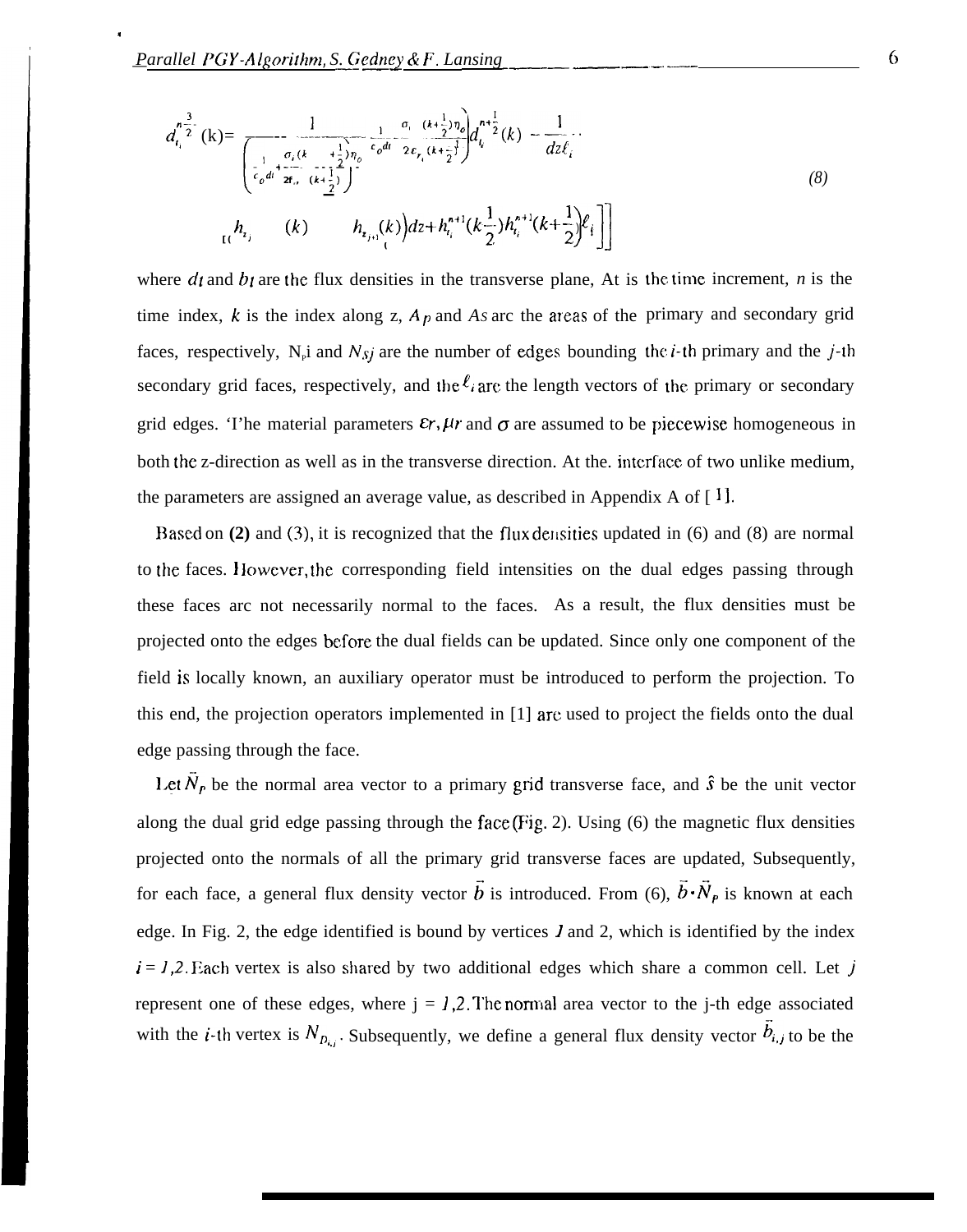t

local estimate of the magnetic flux vector associated with the  $i$ -th vertex and the  $j$ -th edge, where  $\ddot{b}_{i,j}$  is computed by solving the two-dimensional system of equations

$$
\vec{b}_{i,j} \cdot \vec{N}_D = \vec{b} \cdot \vec{N}_D
$$
\n
$$
\vec{b}_{i,j} \cdot \vec{N}_{R_{ij}} = \vec{b} \cdot \vec{N}_{D_{i,j}}
$$
\n(9)

where the right-hand-side is known from (6). Subsequently, introducing the weighting coefficient  $w_{i,j}$   $\hat{z}$   $(N_p \times N_{p_i})$ , the flux density projected onto the dual edge is expressed as

$$
\vec{b} \cdot \hat{s} = \frac{\sum_{i=1}^{2} \sum_{j=1}^{2} w_{i}}{\sum_{i=1}^{2} \sum_{j=1}^{2} w_{i}}.
$$
 (lo)

The field updates are then computed using (6)-(10). However, it is realized that computing the parameters for these equations requires a significant number of floating point operations, leading to a highly inefficient algorithm. However, by employing standard finite-element type techniques, the computational efficiency can be greatly enhanced by treating these linear operators as sparse matrices. To this end,  $(6)-(10)$  can be expressed in reduced form as

$$
[H_i^{n+1}]_k = [H_i^n]_k + \overline{A_{h_i}} [E_i^{n+1/2}]_k
$$
 (11)

$$
\left[B_i^{n+1}\right]_{k+1/2} = \left[B_i^n\right]_{k+1/2} + \overline{A}_{h_i} \begin{bmatrix} E_{z_{k+1/2}}^{n+1/2} \\ \vdots \\ E_{z_{k+1}}^{n+1/2} \end{bmatrix} \tag{12}
$$

$$
\left\{H_t^{n+1}\right\}_{k+1/2} = \sum_{(h)} \left[B_t^{n+1}\right]_{k+1/2} \qquad (13)
$$

$$
\left[E_i^{n+3/2}\right]_{k+1/2} \cdot \overline{D_{\epsilon_i}} \left[E_i^{n+1/2}\right]_{k+1/2} + \overline{A_{\epsilon_i}} \left[H_i^{n+1}\right]_{k+1/2} \tag{14}
$$

$$
\left[D_i^{n+3/2}\right]_k = \overline{D_{\epsilon_i}} \left[D_i^{n+1/2}\right]_k + \overline{A_{\epsilon_i}} \left[\begin{array}{c} H_{\epsilon_{k+1}}^{n+1} \\ H_{\epsilon_{k+1/2}}^{n+1} \end{array}\right] \tag{15}
$$

$$
\left[E_t^{n+3/2}\right]_k = \overline{A_{\epsilon_p}} \left[D_t^{n+3/2}\right]_k \tag{16}
$$

where the subscript *k* refers to the discrete height along the z-direction,  $D_t$  and  $B_t$  are the flux densities, the  $\overline{\overline{D}}$ 's are diagonal matrices, and the  $\overline{\overline{A}}$ 's are sparse matrices. Note that these matrices are only associated with the two-dimensional grid since they are the same for all values of *k* (inhomogeneities in material parameters are. easily built into these expressions). As a result, the additional memory required to store these matrices is nominal.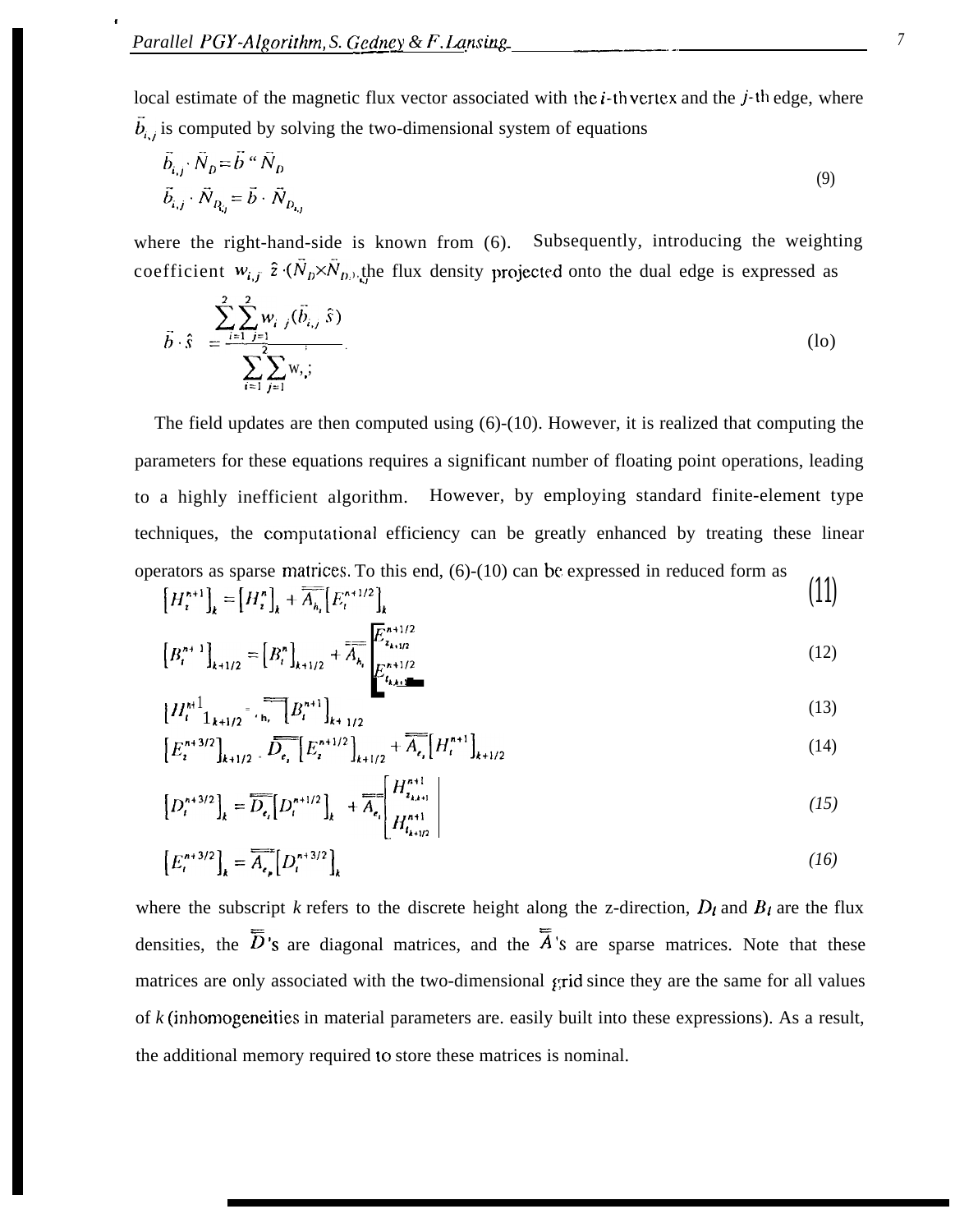process on a single processor of the computer is P. In fact, due to *serialisrn,* the speedup will always be less than P. Thus the principle objective in designing a parallel algorithm is to minimize the amount of serialism in the parallel algorithm. Serialism can be defined as computation that would be better done on a uniprocessol system than a parallel system. It also includes additional computation that must be performed by the parallel algorithm, but is not required by a sequential algorithm. Some examples of tasks that lead to serialism are: 1) load imbalances, 2) interprocessor communication, 3) latency, 4) synchronization, and 5) redundant computation. in a parallel system, the total computational time to complete a global task is equal to the time required by the slowest processor to complete its local task. Therefore, it is important to evenly distribute the work effort among all the processors, namely the work load must be balanced. In contrast, load imbalances lead to processor idle time and reduce parallel efficiency.

Interprocessor communication, i.e., message passing, introduces additional effort that is required by the parallel algorithm which is not performed by the sequential algorithm, and it leads to the degradation of the parallel efficiency. The computational time required to perform an interprocessor communication can be clivided into two parts, 1 ) the time it takes to initiate the communication, which is referred to as the *latency time*, and 2) the time/byte required to transmit a data packet between two remote processors. In most tightly coupled distributed-memory multiprocessor computers, the time required to transmit a byte of data is on the order of nanoseconds. However, the latency time is typically on the order of tens of microseconds. Therefore, it is much more profitable to send a small number of large data packets rather than a large number of small data packets. Furthermore, since single floating point operations are performed on the orders of nanoseconds, it is extremely important to maximize the ratio of the time a processor spends performing floating point operations to the amount of time spent performing interprocessor communication, Unfortunately, as the number of processors increases for a fixed problem size, this ratio inevitably decreases, leading to the degradation of the parallel efficiency.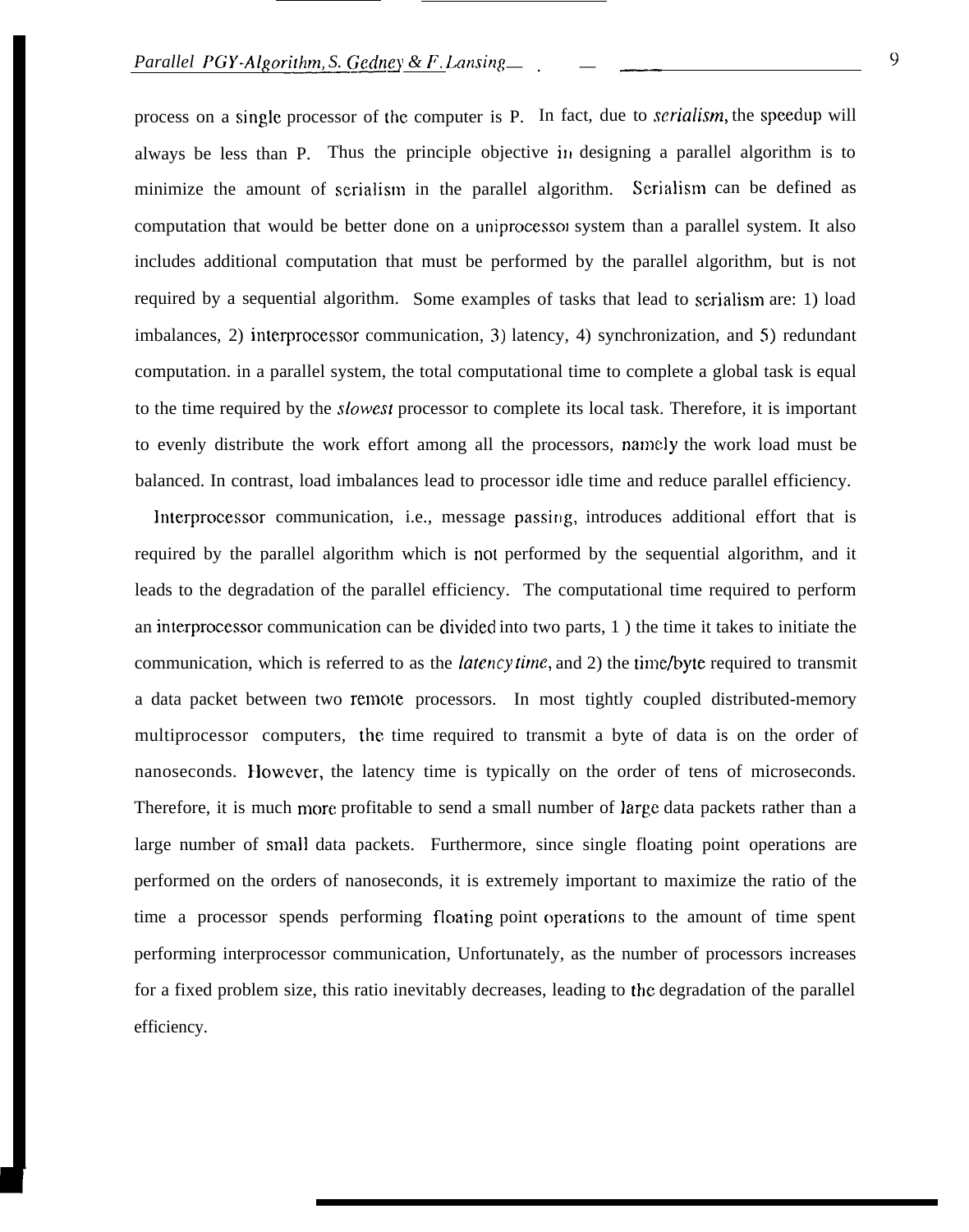Synchronization can also lead to serialism in a parallel algorithm. This leads to processors which are left idle while waiting for information from a remote processor. A good example of this is a recursive algorithm, where a process on my processor is dependent on data from another processor, whereas, another processor is dependent on my data still to be processed, and so on. Even though the work load may be balanced, the parallel efficiency can be extremely poor due to the required synchronization.

Finally, redundant computation is computation done on a number of processors concurrently that could have been done by a single processcm. Often, if the time spent doing redundant computation is small, it is cheaper in terms of overall CPU time to do it redundantly rather than to have to perform an additional interprocessor communication. Again, the reason being that the latency time to initiate the communication will be on the order of microseconds, compared to the nanoseconds required to perform the floating-point operations. However, a substantial amount of redundant computation can lead to degradation in parallel efficiency.

It is thus important to design a parallel algorithm which is load balanced, has a minimal number of interprocessor communications, minimizes the size of the data packets being communicated, is asynchronous in operation, and minimizes the amount of redundant or serial computation. To this end, the parallel PGY algorithm is based on a spatial decomposition of the three-dimensional grid into contiguous, non-overlapping subdomains. The partitioning of the two-dimensional unstructured mesh is being performed using one of two-different techniques: 1) The Recursive inertia Partitioning (RIP) algorithm [11], which is a power of two algorithm that is ideal for hypercube computers, and 2) the Greedy algorithm  $[12]$ , which a non-power of two algorithm providing a more general decomposition. Both algorithms are quite simple to implement, and are computationally efficient even for large meshes. 'l'he RIP algorithm has the advantage that it minimizes the number of grid edges on shared boundaries, however, it typically has 10 % load imbalances in the partition. The Greedy algorithm has the advantage that it partitions the mesh in a manner that is ideally load balanced, however, the number of edges on shared boundaries is typically greater than that yielded by the RIP algorithm. Furthermore, the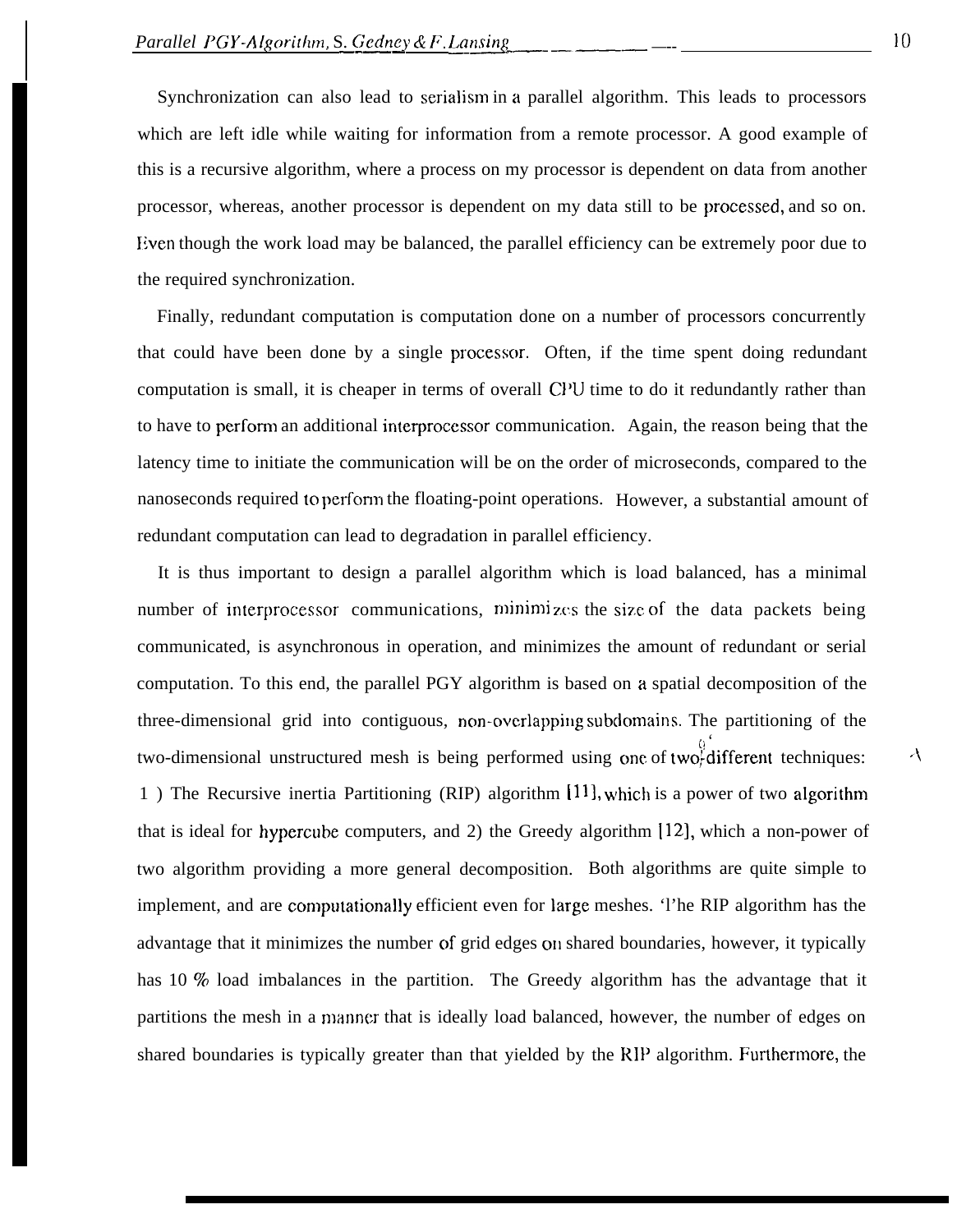

Greedy algorithm can sometimes result in disjoint sub domains [12]. Nevertheless, in Section V, it is illustrated that the load balancing is more important than minimizing shared boundary lengths, and the Greedy algorithm leads to improved parallel efficiencies. The spatial decomposition along the third, regular dimension is donr using a trivial partitioning scheme of the regular grid.

Once the mesh is decomposed into subdomains, one subdomain is assigned to each processor. The matrices in (11 )-(16) are then expressed as a subassembly of matrices, where each sub matrix represents the updates of the fields within each subdomain. subsequently, the matrix vector products are simply expressed as

$$
\overline{A}x = \sum_{i=1}^{P} \overline{\tilde{A}}_i x_i
$$
 (18)

where P is the total number of processors.

This approach has a number of advantages, The spatial decomposition is done in a manner such that each processor performs roughly the same number of floating point operations each time iteration, leading to a balanced parallel algorithm. Secondly, only the local matrices and field vectors need be stored on each processor. This algorithm maximizes the ratio of computation to communication leading to a highly scalable algorithm. This can be seen by<br>factor deconomies  $\overline{A}$ further decomposing  $\overline{A}_i$  as

$$
\overline{\overline{A}}_i = \overline{\overline{A}}_i^{\text{int}} + \sum_{j=1}^{N_{\text{shored}}} \overline{\overline{A}}_{i,j}^{\text{shared}}
$$
 (19)

where  $\overline{A}_i^{\text{int}}$  are the rows of  $A_i$  associated with all field vectors inter-nal to the *i*-th processor's subdomain,  $\overline{A}_{i,j}$  are the rows of  $\overline{A}_i$  associated with all field vectors in the *i*-th processor's subdomain that lie on the boundary shared with the j-th domain, and  $N_{shared}$  is the number of processors that share boundaries with the  $i$ -th processor. Subsequently, local to each processor, (18) is actually performed as

$$
\overline{\overline{A}}_i x_i = \overline{A}_i^{\text{int}} x_i + \sum_{j=1}^{N_{\text{shared}}} \left( \overline{A}_{i,j}^{\text{shared}} x_i \right) + \sum_{j=1}^{N_{\text{shord}}} R_x \left( \overline{A}_{j,i}^{\text{shared}} x_j \right)
$$
(20)

where  $R_x$  is the receive operator, receiving the vector of data from the *jth* processor. The first ,, two expressions on the right<sup>2</sup> hand<sup>2</sup> side of (20) are done completely in parallel on each processor,  $\frac{1}{2}$  hand-side of (20) are done completely in parallel on each processor,  $\lambda$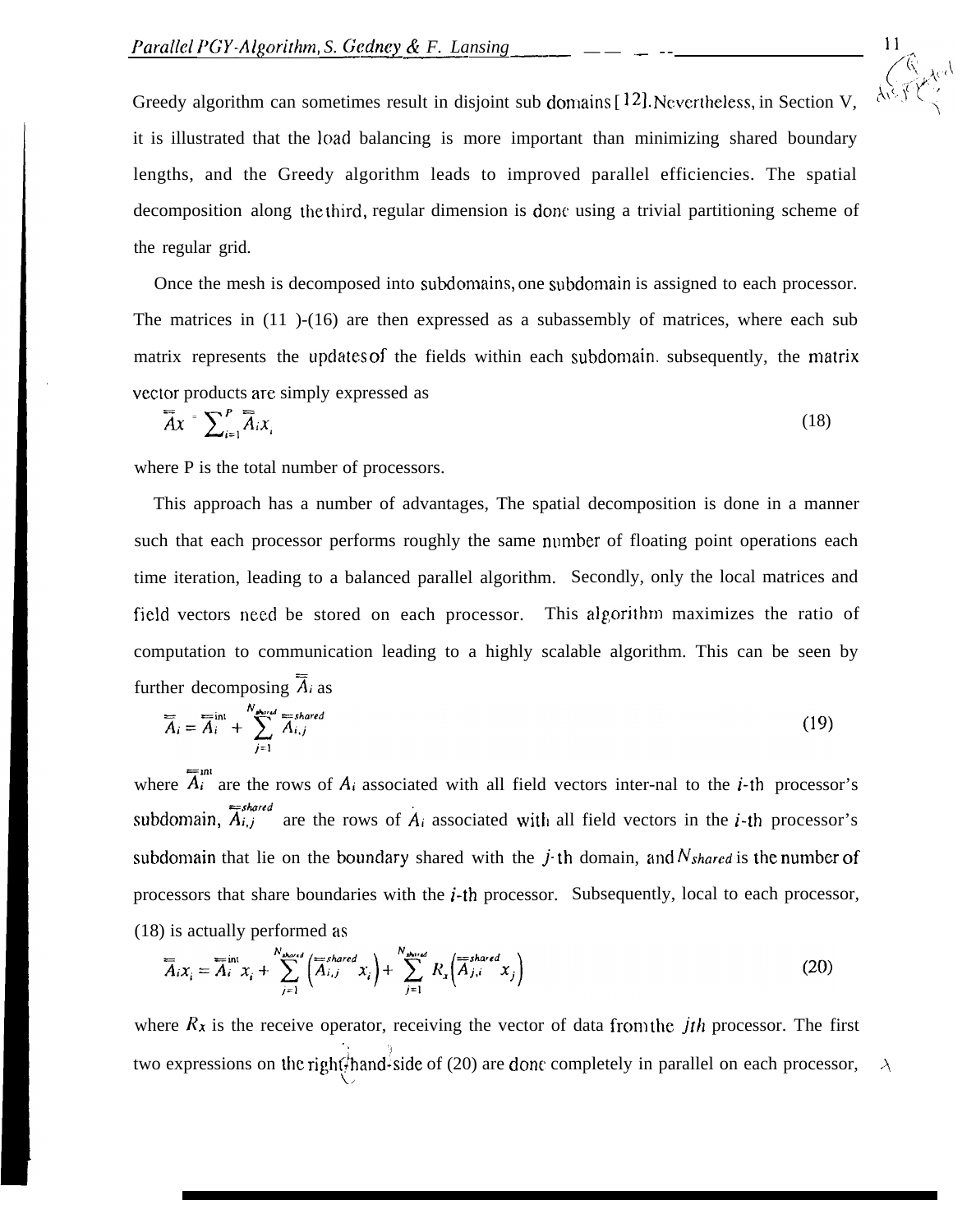and the final term requires interprocessor communication. Since the RIP and the Greedy algorithms both attempt to minimize the lengths of the shared boundaries, the ratio of computation to communication is high, leading to a highly scalable algorithm as demonstrated in Section V.

#### **IV. The Vector algorithm**

I

Almost all of today's distributed memory parallel computers utilize RISC processors as central processing units (CPUs). Many of the RISC processors rely on vector pipelining to achieve (, maximum floating point operation speeds. They also rely on, high speed cache to reduce memory access time. As a result, to optimize the processor floating point operation speeds, dominant computational tasks must be vectorized. Vectorization is realized on the innermost loops of any multi-dimensional loop structure and can be achieved in an optimal manner when: 1 ) the inner loops are truly vector operations and are not corrupted by function calls, logical statements, or indirect addressing, 2) the inner-most column index of lnulti-dimensions] arrays corresponds to the index of the inner loop,  $\overline{3}$ ) the length of the inner loop is equal to or greater than the optimal vector length (typically determined by the vector length of a vector processor, or the cache size of a pipelined or a super-scalar processor).

The matrices in  $(11)-(16)$  are assumed to be stored in a compressed format, namely, only the non-zero entries are actually stored and pointers are used to identify the row and column number of each entry. Thus, the matrix vector product perforined in (20) is performed using indirect addressing, i.e., the effective index of the vector x is determined by either a pointer, or an integer array, and x is addressed in a random fashion. As a result, poor floating point operation will result when performing the linear operations in (20) on RISC processors that have architectures employing either vector units, pipelined floating point units, or even superscalar floating point pipelined units. This appears to be predominately due to the inability to stream the vectors into the local high-speed cache, and subsequently through the floating-point control unit.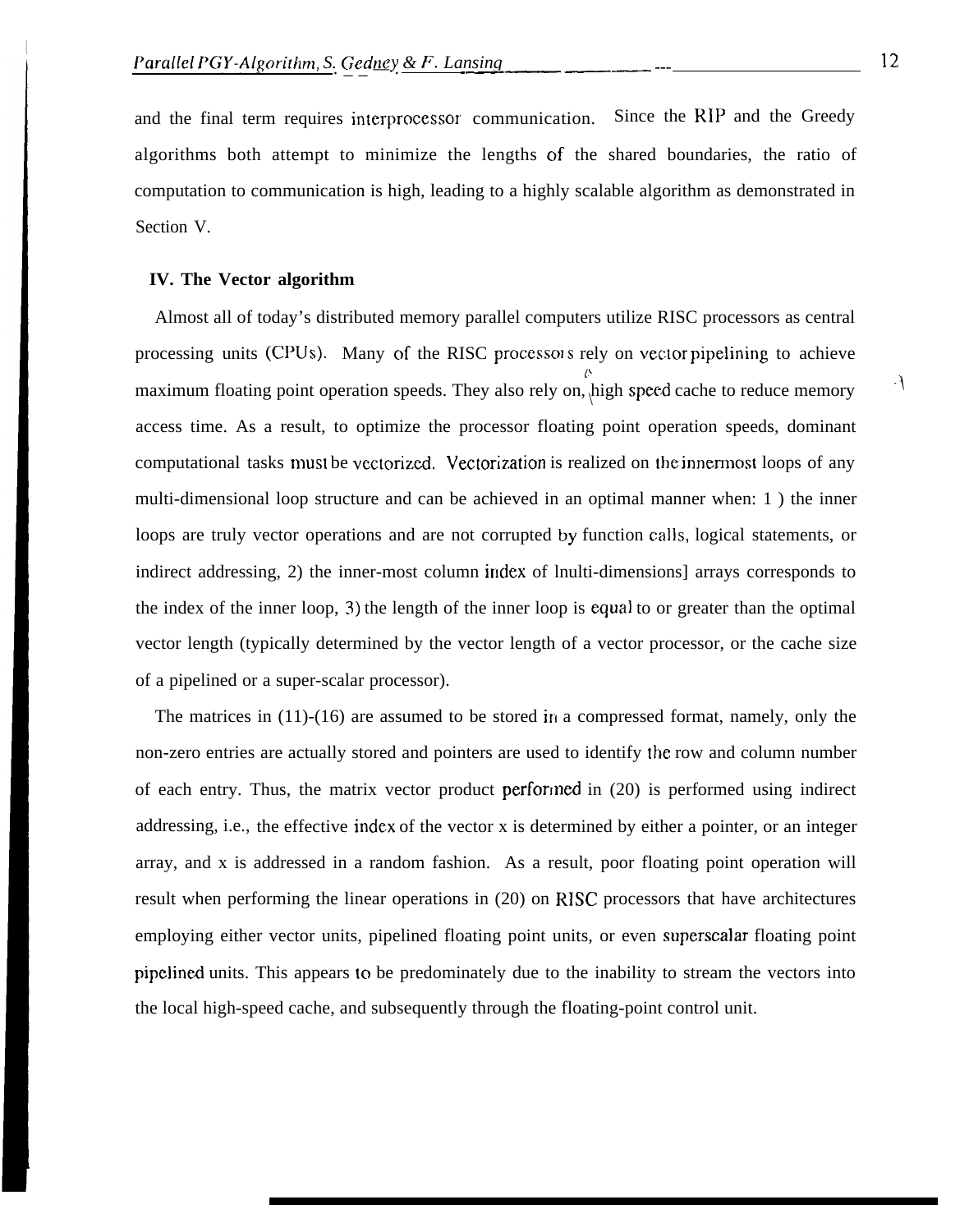Vectorization can be achieved, by exploiting the regulal ity of the sparse update matrices along the vertical direction. Specifically, the operations dependent on the discrete index *k* corresponding to the vertical z-direction can be placed on the inner loop of the matrix-vector product operation. As a result, the indirectly addressed variables become constants within the inner loop, and are addressed only in the outer loop. This leads to a very efficient operation that has increased floating point speeds on a RISC processor. As an example, Fig. 3 illustrates the FORTRAN loop that is used to perform the update of the interior vertical electric-field intensities, specifically from (14). It is assumed that the. secondary grid cells in the transverse plane are arbitrary polygons, ancl each row has a random nurnbcr of non-zero elements. To this end, the pointer *iez* points to the first non-zero entry of the i-th row in the vectors *aez* and jez , jez is the column indices of each entry of *aez,* and *acz* contains the non-zero entries of the matrix. Also *epsz* is the inverse of the relative permittivity local to the vertical edge. The inner loop, loops through the vertical index *k*, and within this loop jez and *aez* are constants.

By exploiting the vectorization of the RISC processor, a substantial speedup can be achieved. As an example, the CPU speed .VS. the vector loop lengths were measured on an Intel i860 microprocessor. The i860 is a 64-bit RISC processor, It has a peak performance of 80 MFLOPS (Millions of Floating Point Operations per Second) siligle precision and 60 MFLOPS double precision at a 40-MHz clock cycle. The i860 has a 4 Kbyte instruction cache organized as a twoway set-associative memory with 32 bytes per cache block. It also has a separate data cache which is a two-way set-associative memory of 8 Kbytes. There are also two floating-point units within the processor, namely, a multiplier unit and an adder unit, which can be used separately or simultaneously under the coordination of the floating-point control unit. This design supports dual operation floating point instructions such as "add-and-multiply" and "subtract-and-multiply" by using both the adder and multiplier units in parallel. Vector operations can be pipelined through the floating point units yielding maximal performance.

The benchmarked performance of the FORTRAN loop in Fig. 3 versus the vector length *nz* is illustrated in Fig,  $4$  (Case 1). This was performed using single precision floating-point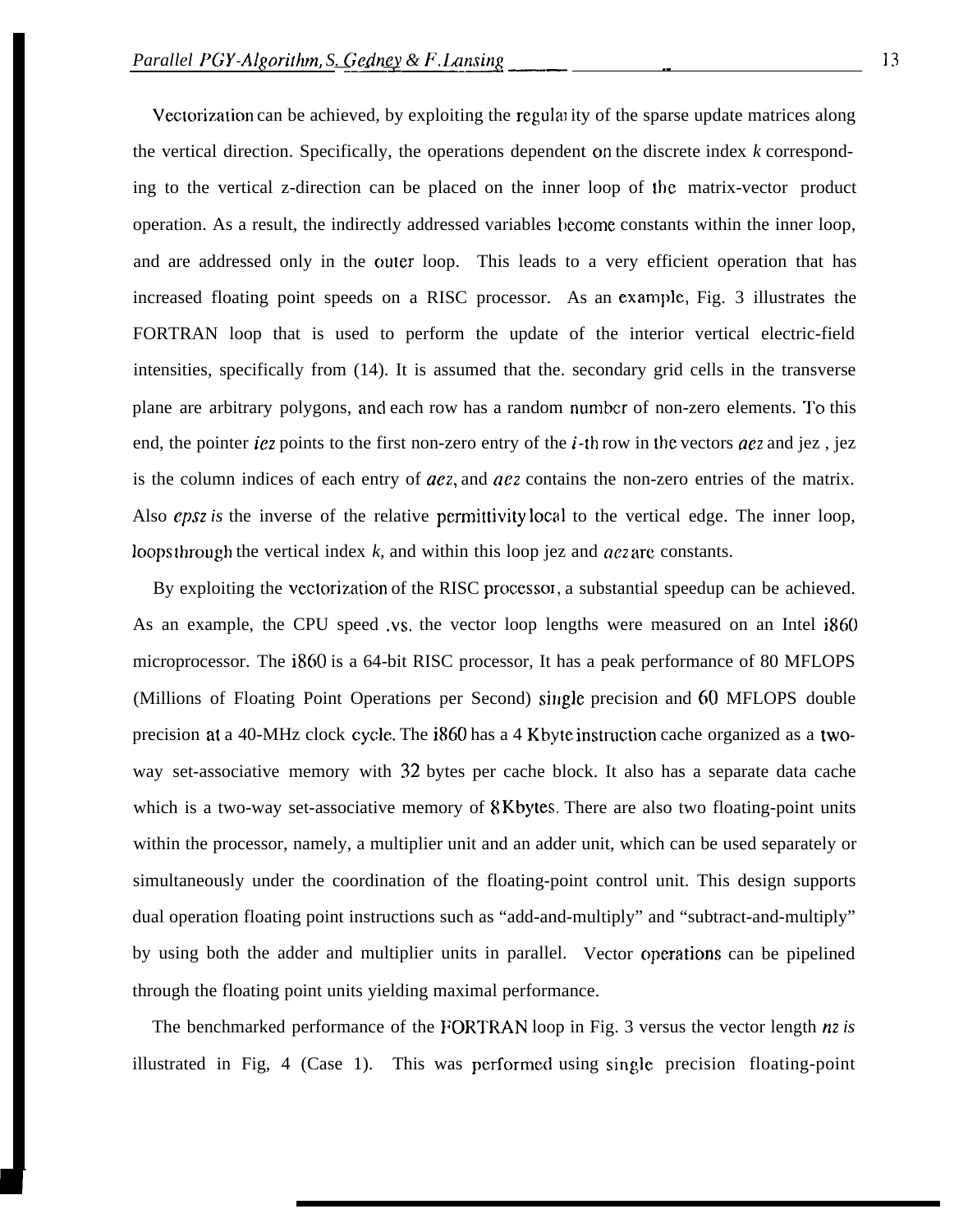arithmetic. This is compared to the case in which the two inner loops in Fig.  $\overline{3}$  are reversed (Case 2). Interestingly, as *nz* is increased, the performance of this loop decreases. Overall, this illustrates that loops with indirect addressing cannot take advantage of vector pipelining. This is a problem that plagues many finite. element codes. An additional benchmark was performed to vary the value of *nnod* (in Fig. 4 *nnod*  $= 1000$ ). In both cases, the performance is effectively independent of the length of *nnod.* These results are not illustrated here..

## **V. Numerical Results**

A FORTRAN program based on the planar generalized Yee-algorithm has been developed on a 32-node Intel iPSC/860 hypercube. This same program has been direct] y ported to the 512 node Intel Delta Supercomputer, a 2-processor Cray - YMP, and an 11P 720 workstation. The program is interfaced with a commercial CAD software package (SDRC I-DEAS) running on an HP 720 workstation. The CAD software is used to design and build the circuit models. It is also used to generate the two-dimensional unstructured mesh via automatic grid generation techniques. The node-based two-dimensional mesh is subsequently partitioned on the workstation using either the Greedy or the RIP algorithms. Since the generation of the meshes of very large models can be extremely time-consuming and memory intensive, an automatic mesh refinement technique has been implemented within the parallel algorithm. The refinement is done in a fairly trivial manner, as illustrated in Fig. 5, and can bc done completely in parallel. Furthermore, since it is a global refinement, a mesh partitioning does not need to be repeated.

A second-order absorbing boundary condition (ABC) known as the dispersive boundary condition [131 is used to update the fields on truncation boundary walls, minimizing any nonphysical reflections. To maintain the second-order accuracy of the boundary condition, the two-dimensional mesh is padded with two layers of rectangular cells (this is done prior to the partitioning to maintain load balance of the parallel algorithm).

A number of numerical simulations have been run to validate the code and to demonstrate its robustness [9]. As an example, consider a circular cylindrical via through a ground plane, as illustrated in Fig. 6. The via connects two 50  $\Omega$  microstrip lines using a cylindrical post passing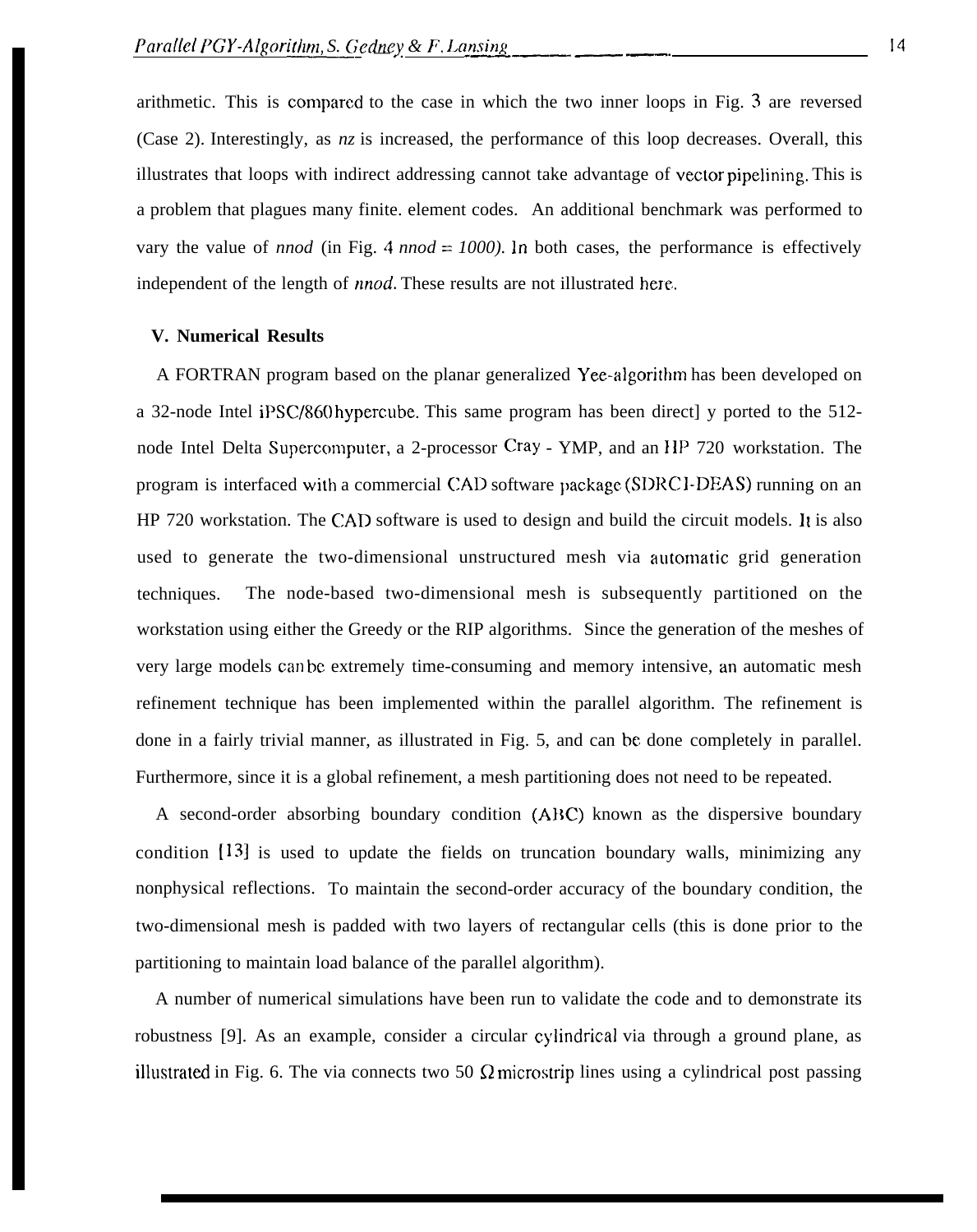.

through a circular hole in a ground plane. 'l'he two-dimensional mesh representing this geometry is illustrated in Fig. 7. The mesh models the three-dimensional geometry as it is projected onto a two-dimensional plane. Since there are conductors and dielectrics at different heights in the three-dimensional model, each cell is assigned a material identification number. Correspondingly, a table is built which identifies the discrete heights, thickness and properties of conductor strips and material slabs.

Both the RIP algorithm [11 ] and the Greedy algorithm [ 12] were used to perform the spatial decomposition of the mesh, As described in Section 111, the Greedy algorithm provides a better load balance, while the RIP algorithm better minimizes the lengths of the shared boundaries. Figures 8 and 9 illustrate the spatial decomposition of the two-dimensional quadrilateral mesh illustrated in Fig. 7 into 32 subdomains using the RIP and Greedy algorithms, respectively. A means of comparing the load balancing of the two algorithms, is to compare the maximum number of cells and nodes in a subdomain to the minimum number. This is illustrated in Table 1. It is seen that the Greedy algorithm yields much more optimal load balancing overall. However, the number of edges cm shared boundaries are greater in the mesh decomposed by the Greedy algorithm than that decomposed by the RIP algorithm. In fact, observing Fig. 9, it is seen that one of the subdomains is even disjoint, e.g., it is bound by more than one closed  $\bigcirc$ surface. Initially, there is some uncertainty as to whether the optimal load balance will result in a more efficient decomposition, Or the minimized shared boundary lengths.

The via was analyzed on a 32-node iPSC/860. Each node of the iPSC/860 hosts a 40 MHz i860 RISC processor and 16 Mb of memory. The two-dimensicmal mesh in Fig. 7 was used, and consists of 4867 quadrilateral cells. The three-dimensional mesh was 40 cells high along the vertical direction. The full simulation required 4000 time iterations. The CPU times required to perform the simulation versus the number of processors are illustrated in Table 2, comparing the times that resulted from using the RIP and the Greedy algorithms. Clearly, the Greedy algorithm results in improved CPU times. Figure 10 illustrates the speedups of the parallel algorithm, again based on the RIP and Greedy decomposi<sup>3</sup>tions. "I'he speedup here is defined as being the

L

oj,,::  $\bigwedge$ 

 $\mathcal{N}$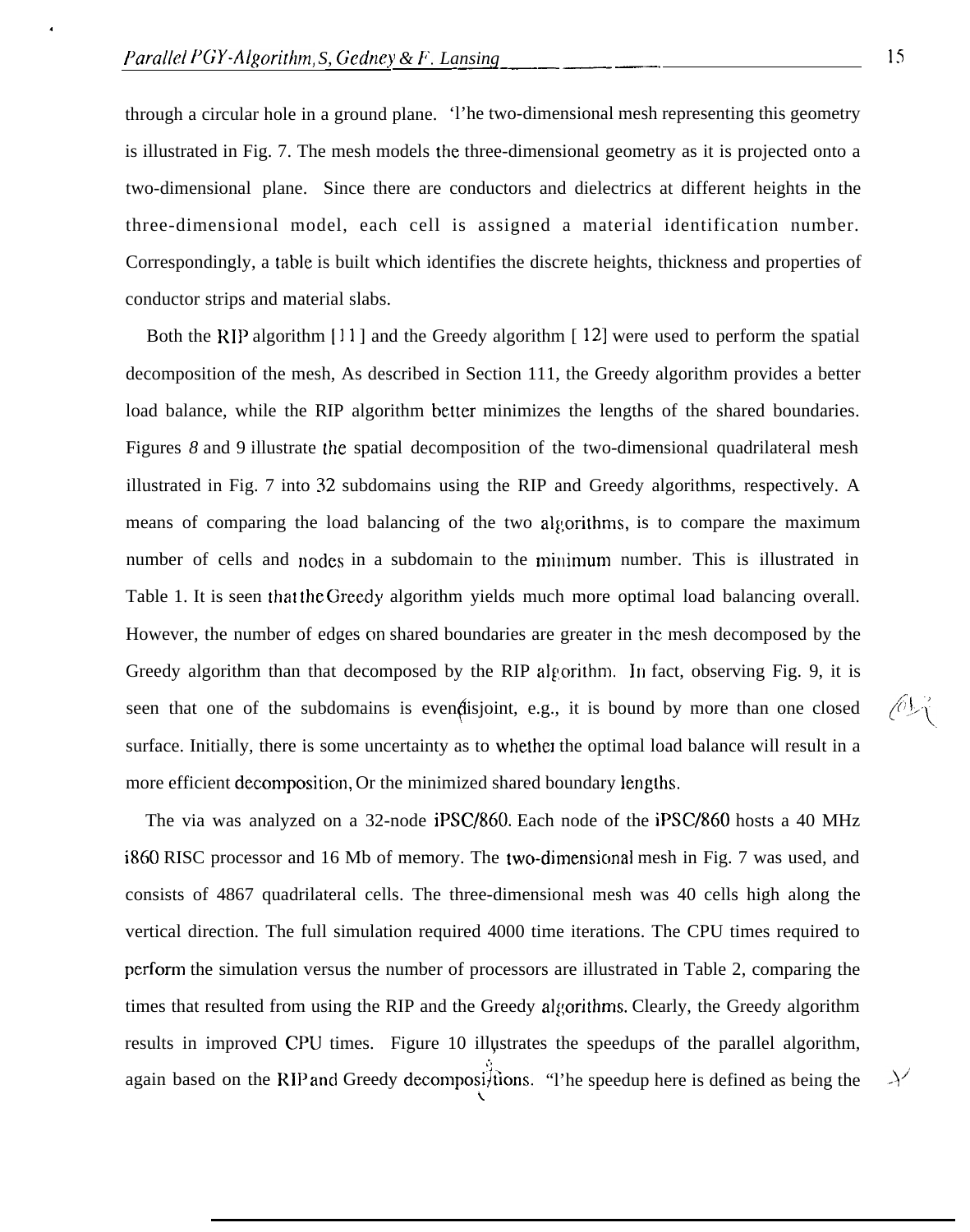ratio of the CPU time required to execute the problem on  $P$  processors to that required by a single processor. This is also compared to the ideal case of a linear specdup. Excellent speedups are observed over the 32 processors. Finally, the magnitude of the S-parameters are illustrated in Fig. 11. These results are compared with [he measured results presented in [81 and those computed using an orthogonal grid TLM method [Eswarappa, 1994 #89].

## **VI. Summary**

In this paper, the parallel planar generalized Yee (PGY) algorithm was presented. Initially, it was shown that by exploiting the planar symmetries of printed microwave circuit devices, great savings in both CPU time and memory can be. achieved. It was also shown that significant speedups in floating point operation speeds can be achieved by exploiting inherent vectorism in the PGY algorithm due to the regularity of the grid along one dimension.

The parallel PGY algorithm presented was based on a spatial decomposition of the general unstructured mesh. By treating the update matrices as subassemblies of matrices, a very efficient parallel scheme was obtained. Two spatial decompositions were compared, the recursive inertia partitioning (RIP) algorithm and the Greedy algorithm. The Greedy algorithm provides optimal load balance, whereas the RIP algorithm more effectively minimizes shared boundary interface lengths. Through a numerical example, it was demonstrated that the Greedy algorithm provides superior speedups. From this, it can be concluded that load balancing is extremely important, and will lead to scalable parallel algorithms. Finally, it is demonstrated that the parallel PGY algorithm has a high level of parallel efficiency and provides the means to efficiently and accurately solve practical engineering problems.

## **References**

- **[1]** S. Gedney, F. Lansing and D. Rascoe, "A generalized Yet-algorithm for the analysis of MMIC devices," *IEEE Transactions on Microwave Theory and Techniques, vol.* submitted for review, pp. "1993.
- [2] S. Gedney and F. Lansing, "Full wave analysis of printed microstrip devices using a generalized Yee-algorithm, " in IEEE *Antennas and Propagation Symposium Digest.* Ann Arbor, Ml: 1993.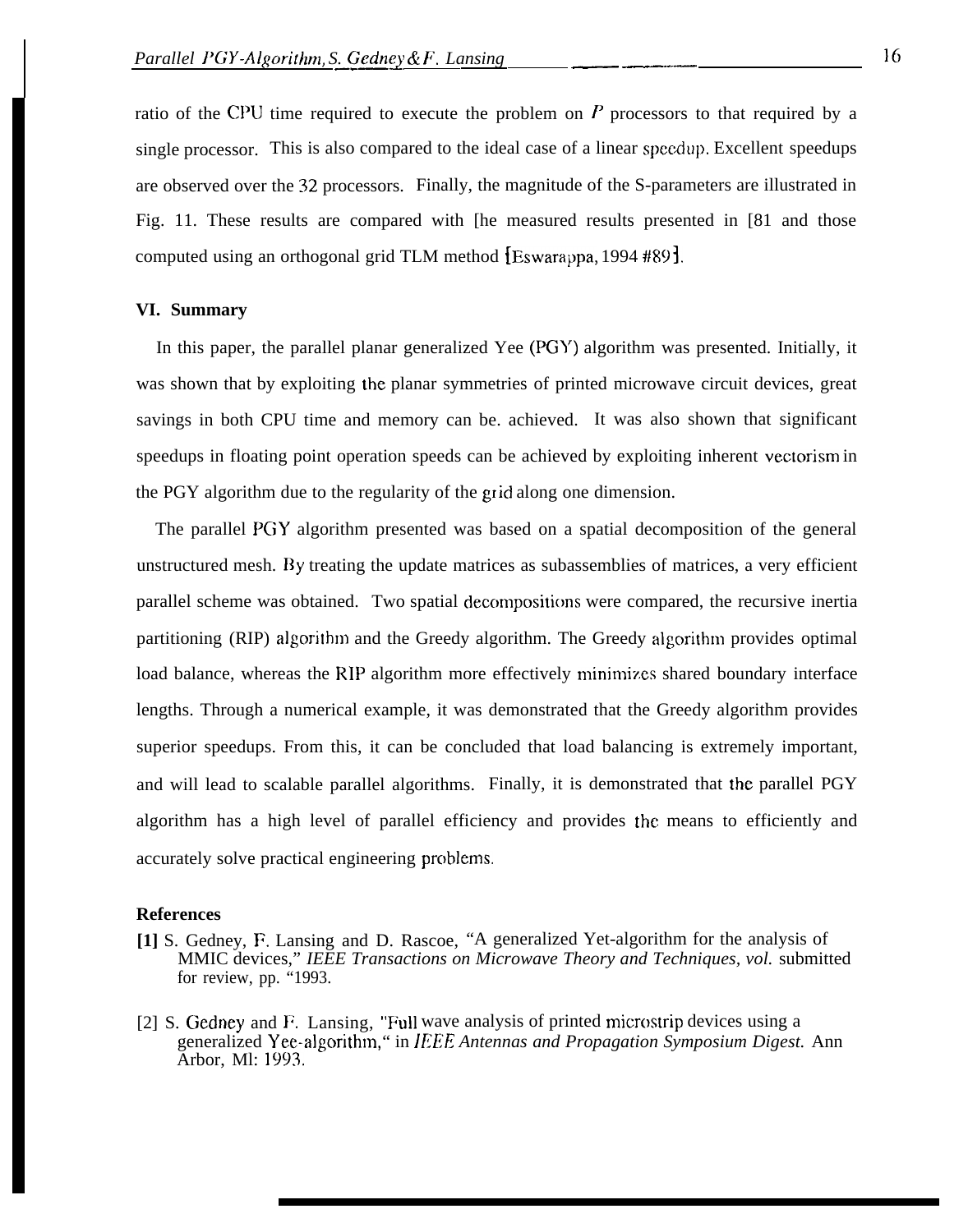- *[3]* N. Madsen, "Divergence preserving discrete surface integral methods for Maxwell's equations using nonorthogonal unstructured grids, " lJCRL-JC- 109787, Technical Report, LLNL, February 1992.
- *[4]* A. Taflove and K. Umashankar, "Finite-difference time-domain (l:IYI'D) modeling of electromagnetic wave scattering and interaction pro blems," IEEE A ntennas and *Propagation Magazine, vol. 30,* pp. 5-20, April 1988.
- [5 J.-F. Lee, R. Palendech and R. Mittra, "Modeling three-dimensional discontinuities in waveguides using nonorothogonal FDTD algorithm, " *IEEE Transactions on Microwave Theory and Techniques, vol. 40,* pp. 346-352, February 1992.
- [6] J. F. Lee, "Finite difference time domain algorithm for non-orthogonal grids and its application to the solution of electromagnetic scattering problems," *Archiv fur Elektronik und Uebcrtragungstechnik,* vol. 46, pp. 328-335, No. 51992.
- [7 P. Harms, J.-F. Lee and R. Mittra, "A study of the non orthogonal FI)TD method versus the conventional FDTD technique for computing resonant frequencies of cylindrical cavities," *IEEE Transactions on Microwave Theory and Techniques, vol. 40, pp. 741-746, April* 1992.
- 18. P. Ham~s, J.-F. Lee and R. Mittra, "Characterizing the cylindrical via discontinuity," *IEEE Transactions on Microwave Theory and Techniques,* vol. *41,* pp. 153-156, January 1993.
- *[9]* S. Gedney and F. Lansing, "A Generalized Yee-Algorithm For the Analysis of Three-Dimensional Microwave Circuit Devices with Planar Symmetry," *IEEE Transactions on Microwave Theory and Techniques,* vol. pp. submitted for review 1994.
- [10] S. Gedney, "Finite-Difference Time-Domain Anal ysis of Microwave Circuit Devices on High Performance Vector/Parallel Computers," *IEEE Transactions on Microwave Theory and Techniques,* vol. pp. submitted for review 1994.
- *Ill]* B. Nour-Omid, A. Raefsky and G. Lyzenga, "Solving finite element equations on concurrent computers," in *Symposium on Parallel Computation and their Impact on Mechanics.* Boston: 1987.
- [12] C. Farhat and M. Lesoinne, "Automatic partitioning of unstructured meshes for the parallel solution of problems in computational mechanics," *International Journal on Numerical Methods in Engineering,* vol. 36, pp. 745-764, 1993.
- *[13]* V. Betz and R. Mittra, "Comparison and evaluation of boundary conditions for the absorption of guided waves in an FDTD simulation," *IEEE Microwave and Guided Wave* Letters, vol. 2, pp. 499-401, December 1992.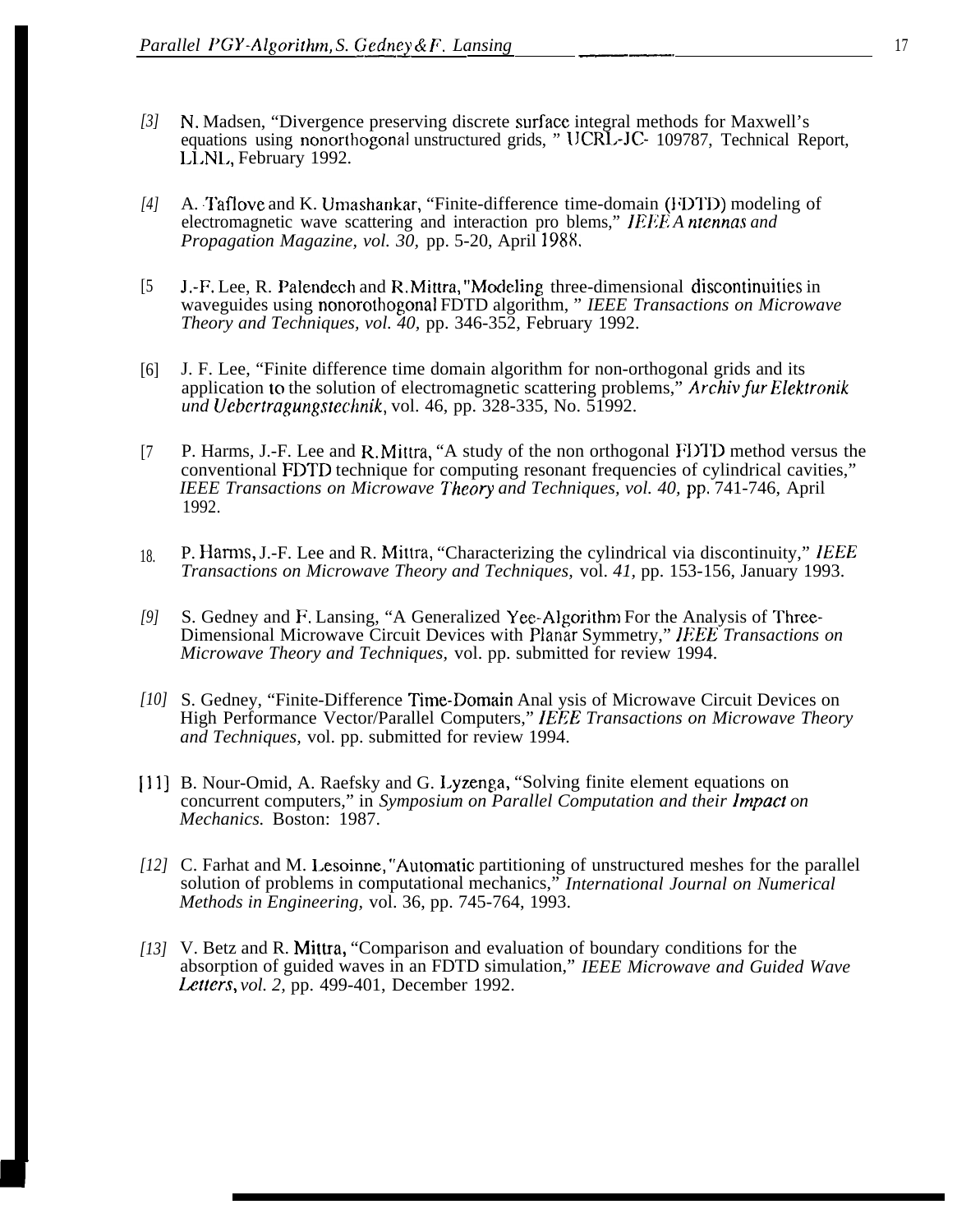$\hat{\mathbf{v}}$ 



An example of the primary grid described by similar two-din] ensional unstructured grids cascated in the vertical z-direction in a regular sense. Fig. 1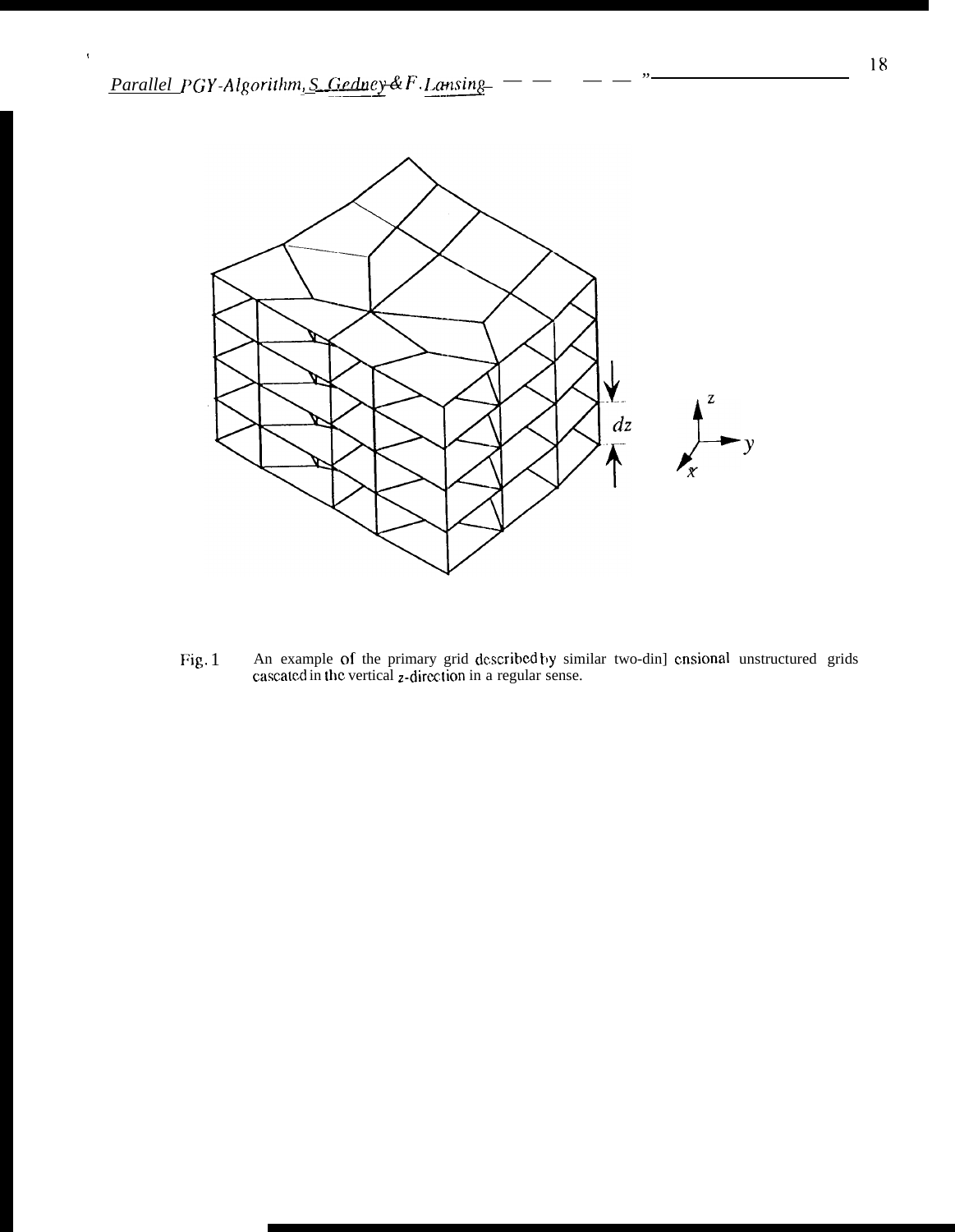

 $Fig. 2$ Normal to a transverse primary face, and a dual edge passing through the face.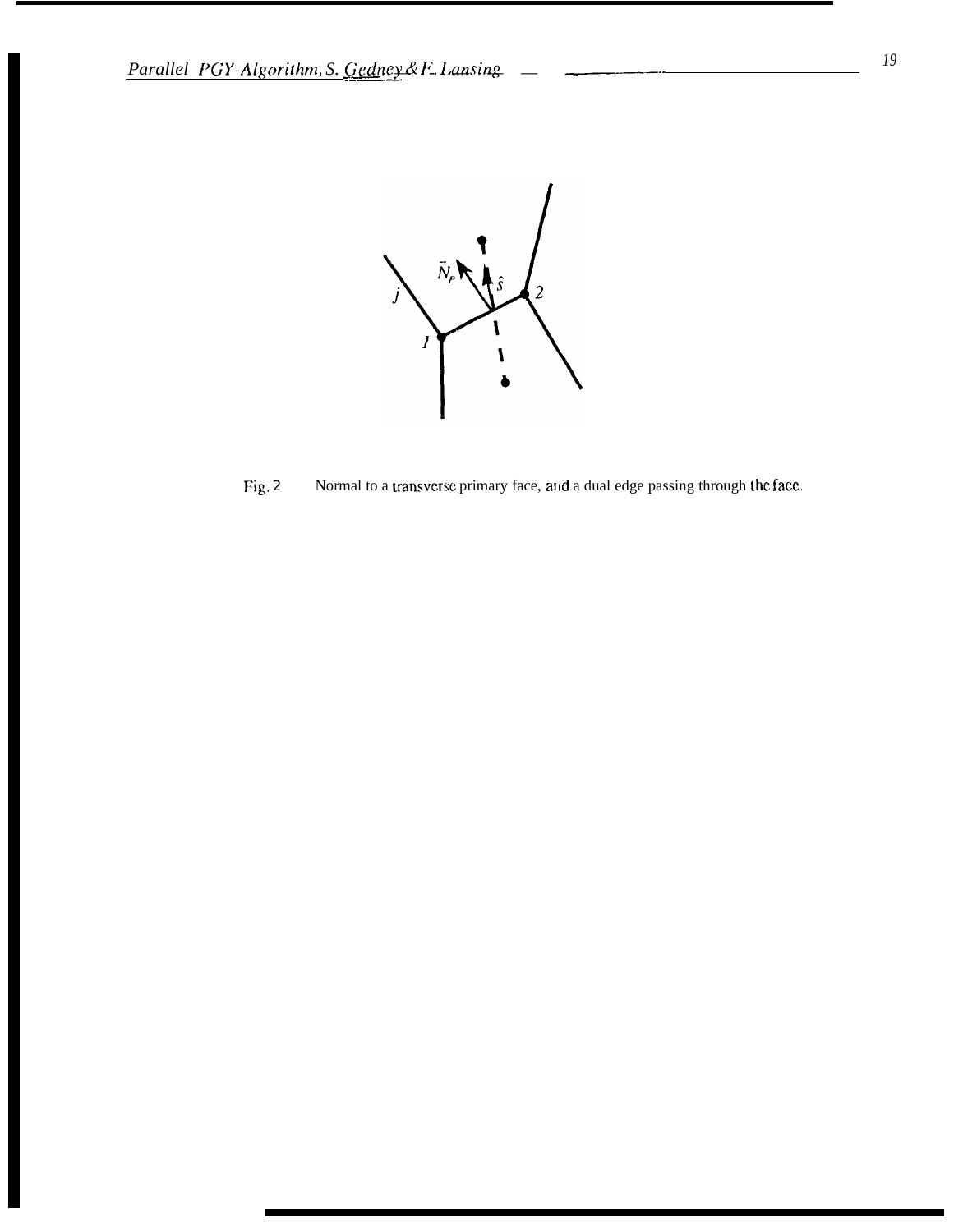${\it 10}$ 

$$
do 10 i = 1, nnod
$$
  
\n
$$
do 10j = ie2(i), ie2(i+1)-1
$$
  
\n
$$
j] = ie2(j)
$$
  
\n
$$
aj = ae2(j)*codt
$$
  
\n
$$
do 10 k = 1, nz-1
$$
  
\n
$$
ez(k,i) = ez(k,i) + aj*ht(kj1)*eps2(k,i)
$$
  
\n*continue*

FORTRAN loop performing the update of the vertical electric field using (14). Fig. 3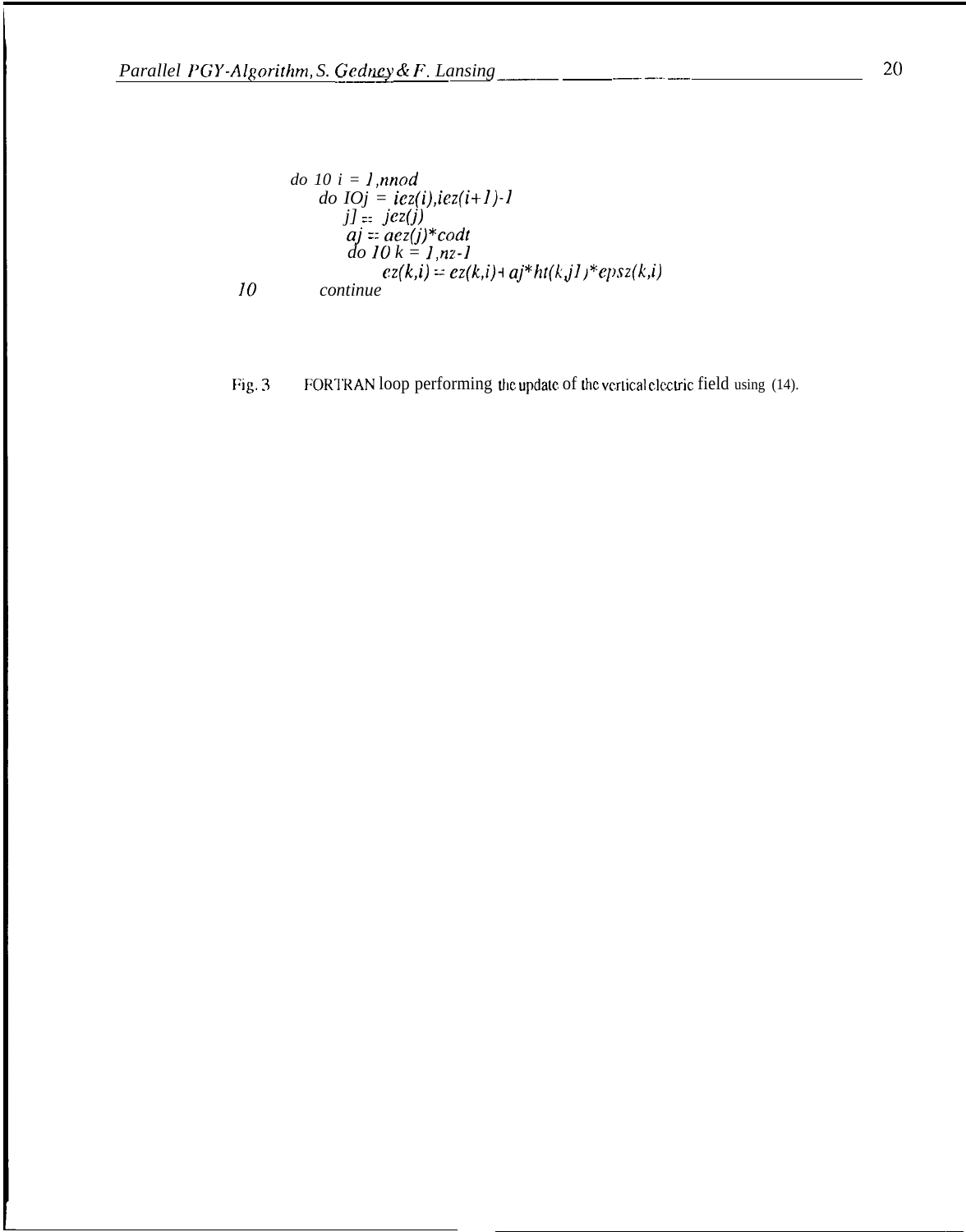

MFLOPS vs. number of cells in the vertical direction recorded on a single 40 MHz Fig. 4 i860 RISC processor. Case 1 refer's to the loop in Fig. 2, and Case 2 is the same update with the two inner loops switched.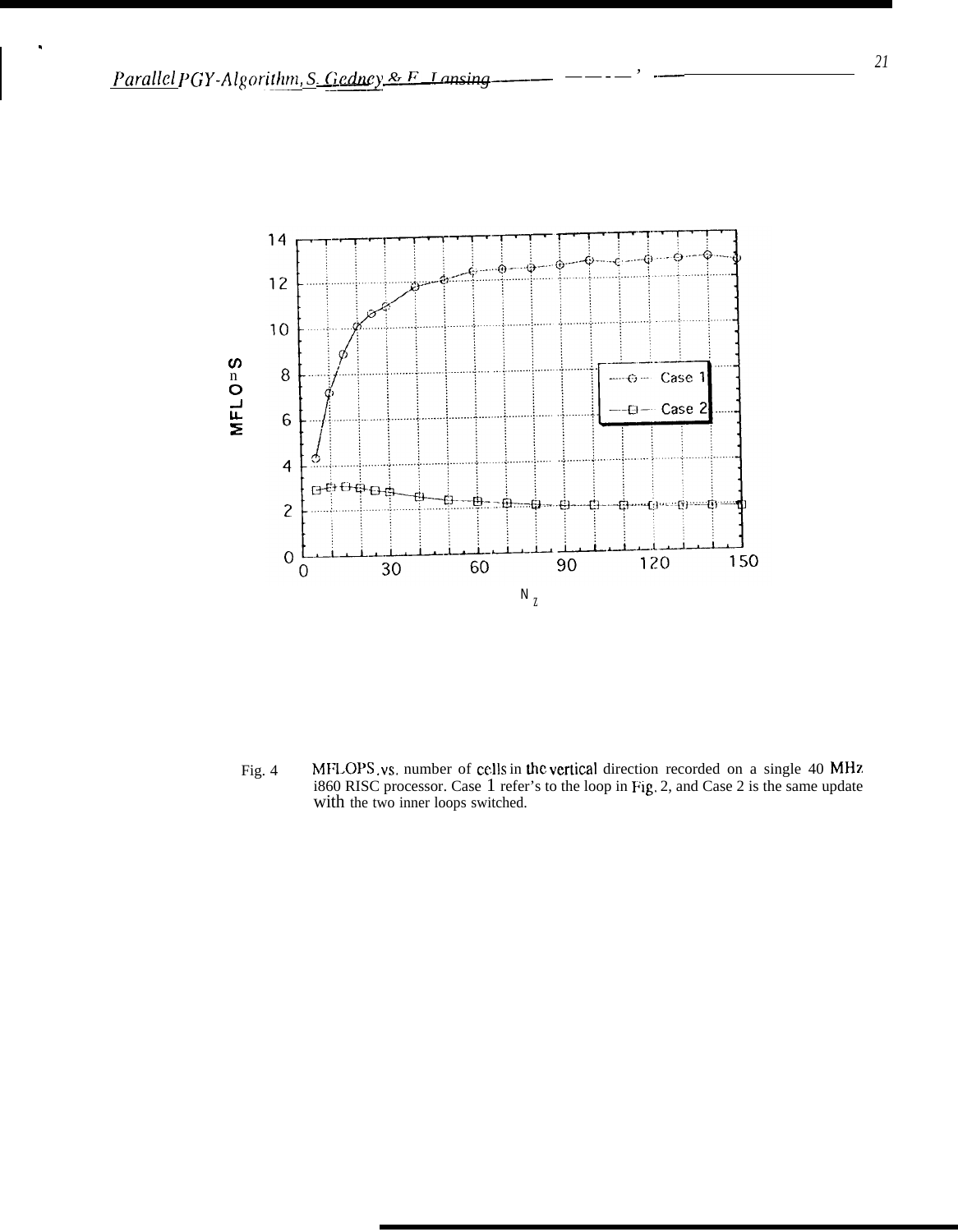

Fig. 5 Refinement of Triangular and quadrilateral elements.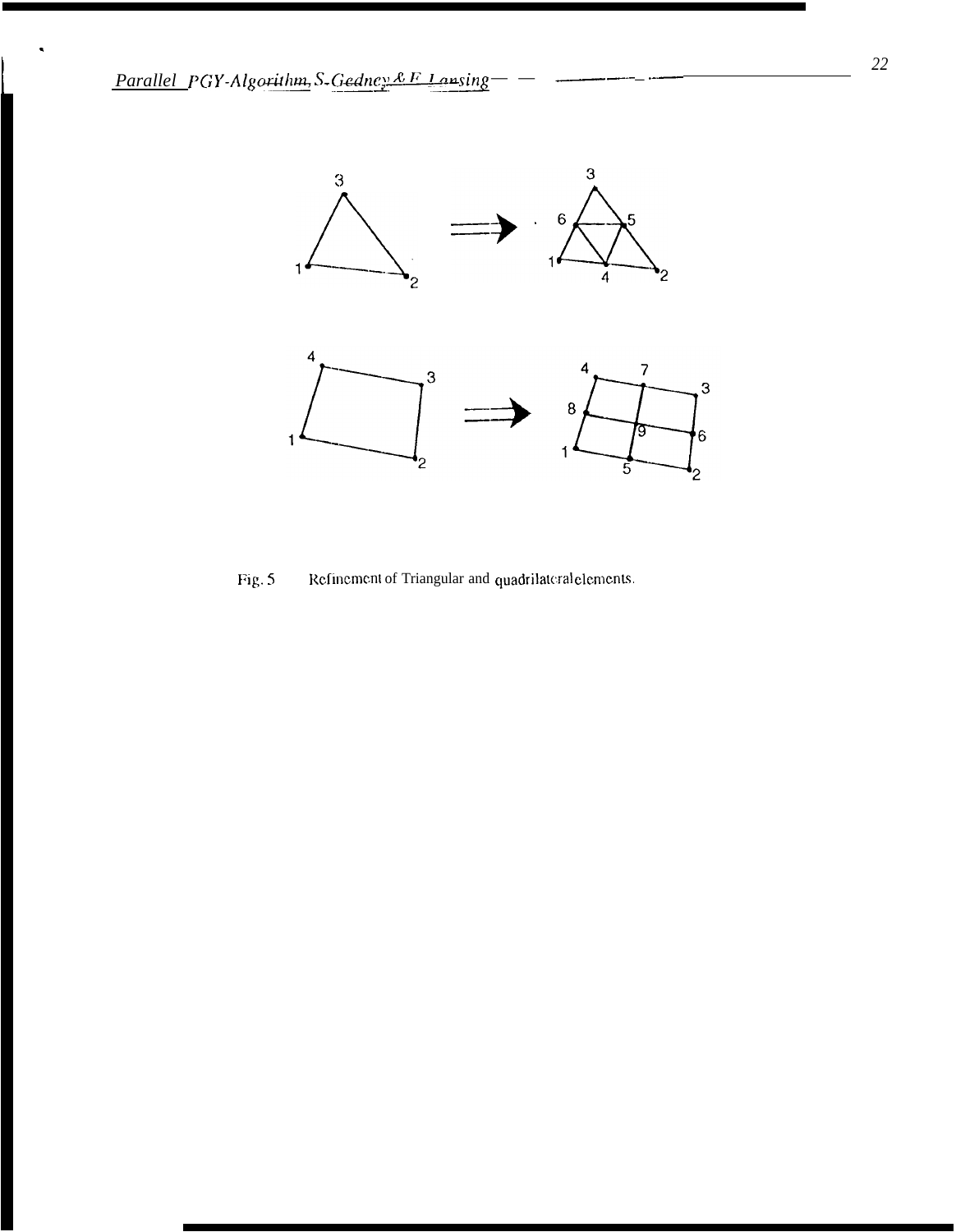

Fig. 6 Geometry of a cylindrical via through a PEC ground plane.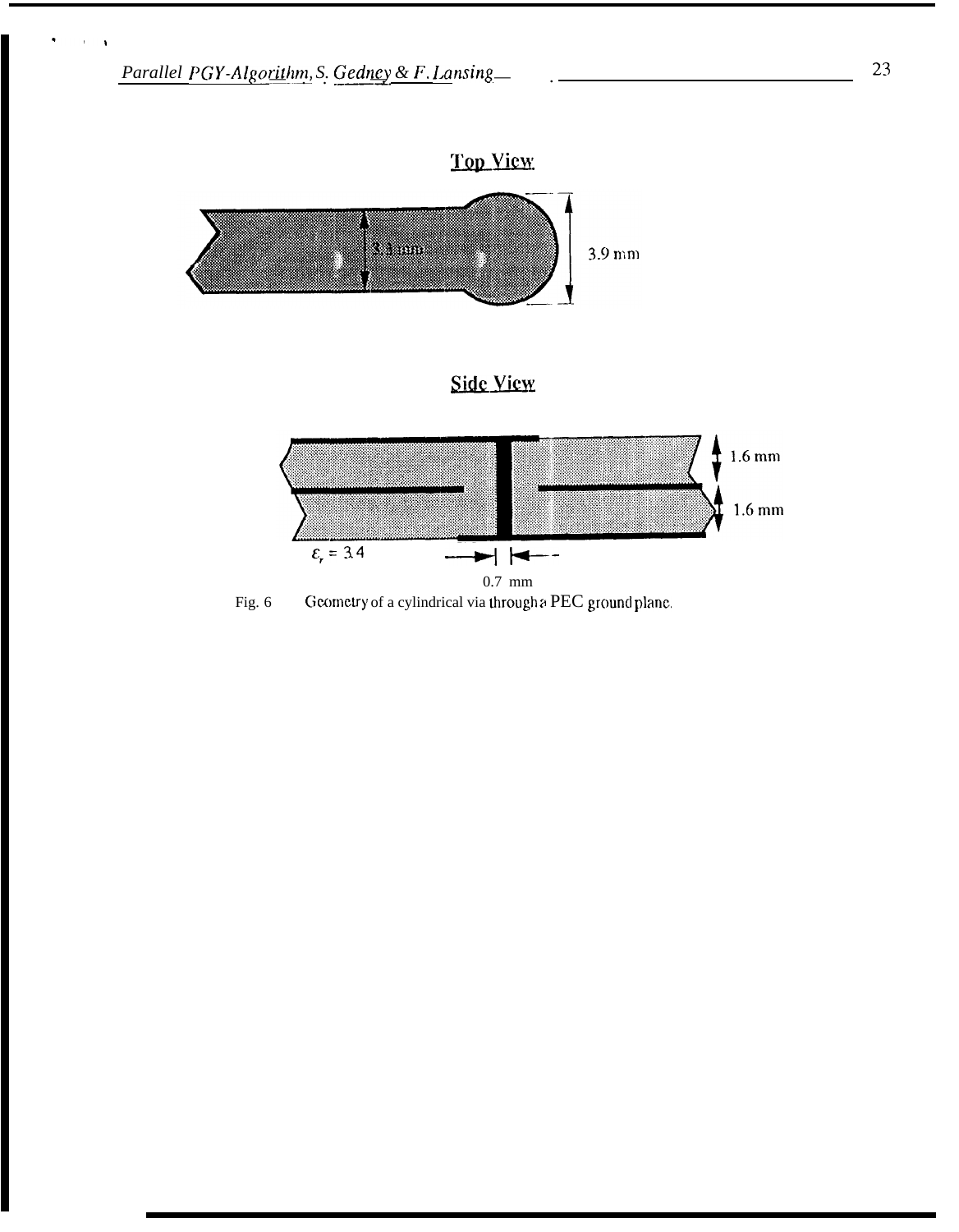

Two-dimensional mesh representing the cylindrical via Fig. 7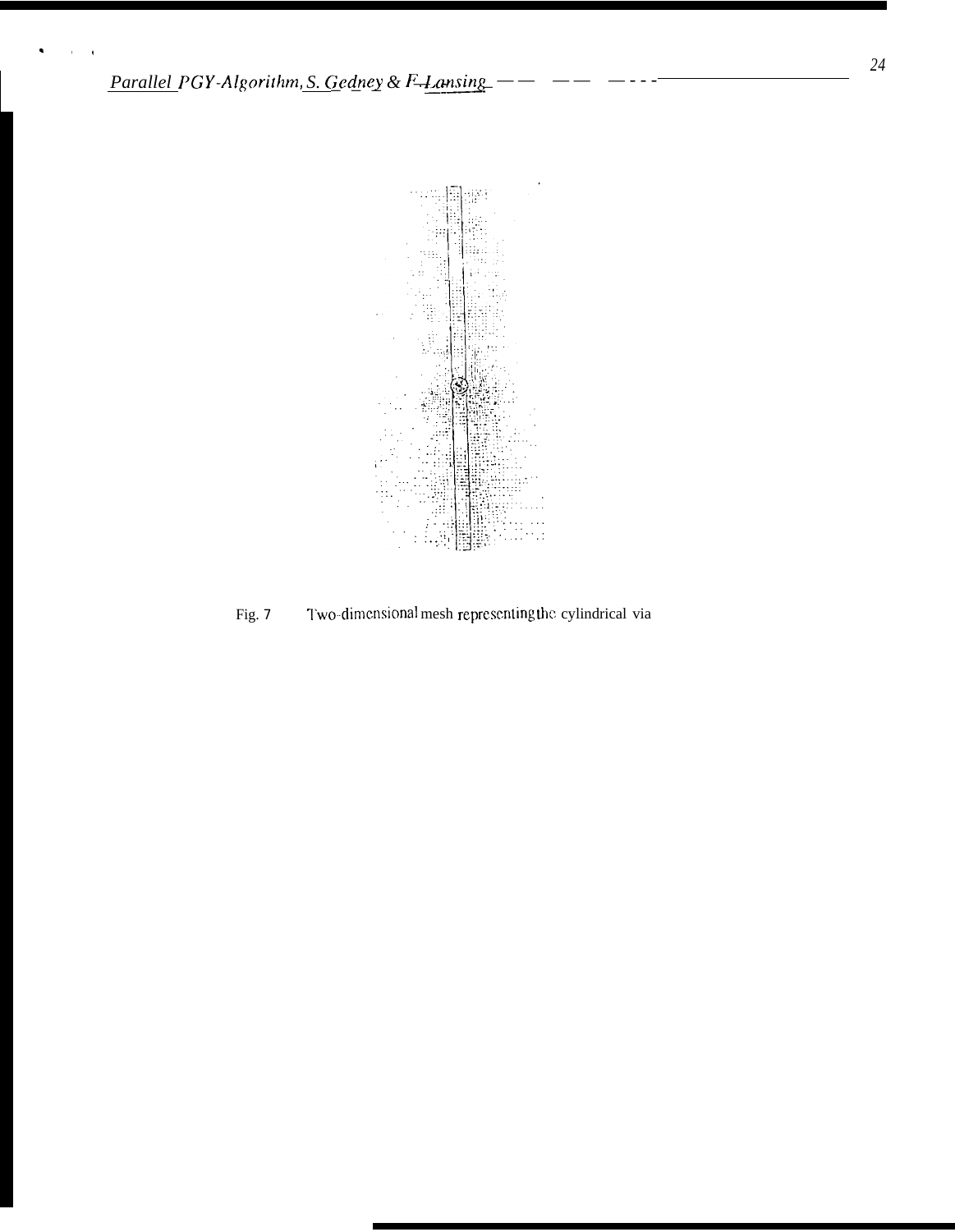

Fig. 8 Spatial decomposition of the two-dimensional mesh using the RIP algorithm (32 sub domains).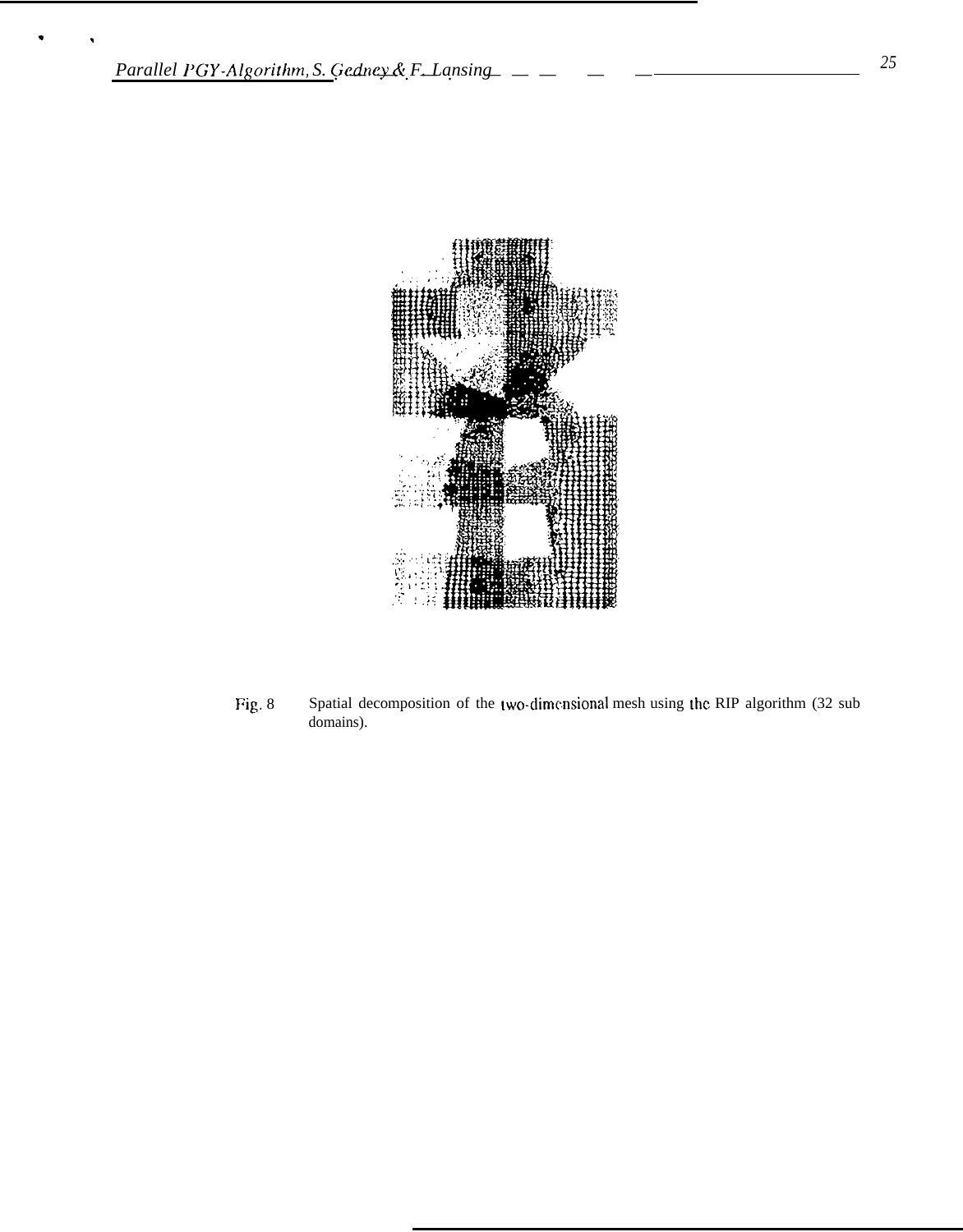

Spatial decomposition of the two-dimensional mesh using the Greedy algorithm (32 sub domains). Fig. 9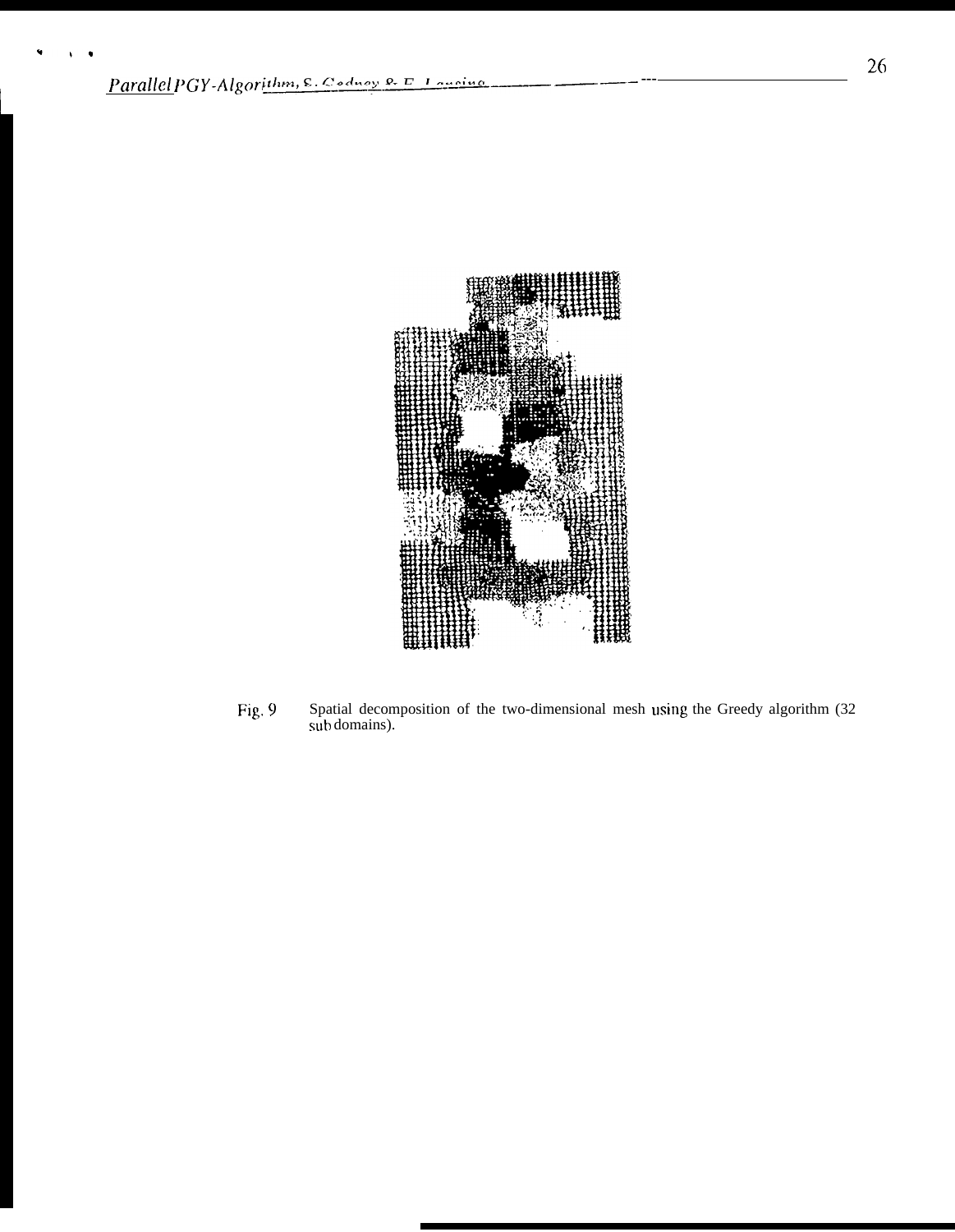

Speedup of the parallel PGY algorithm over 32 processors of an iPSC/860 using the RIP and the Greedy spatial decomposition methods. Fig. 10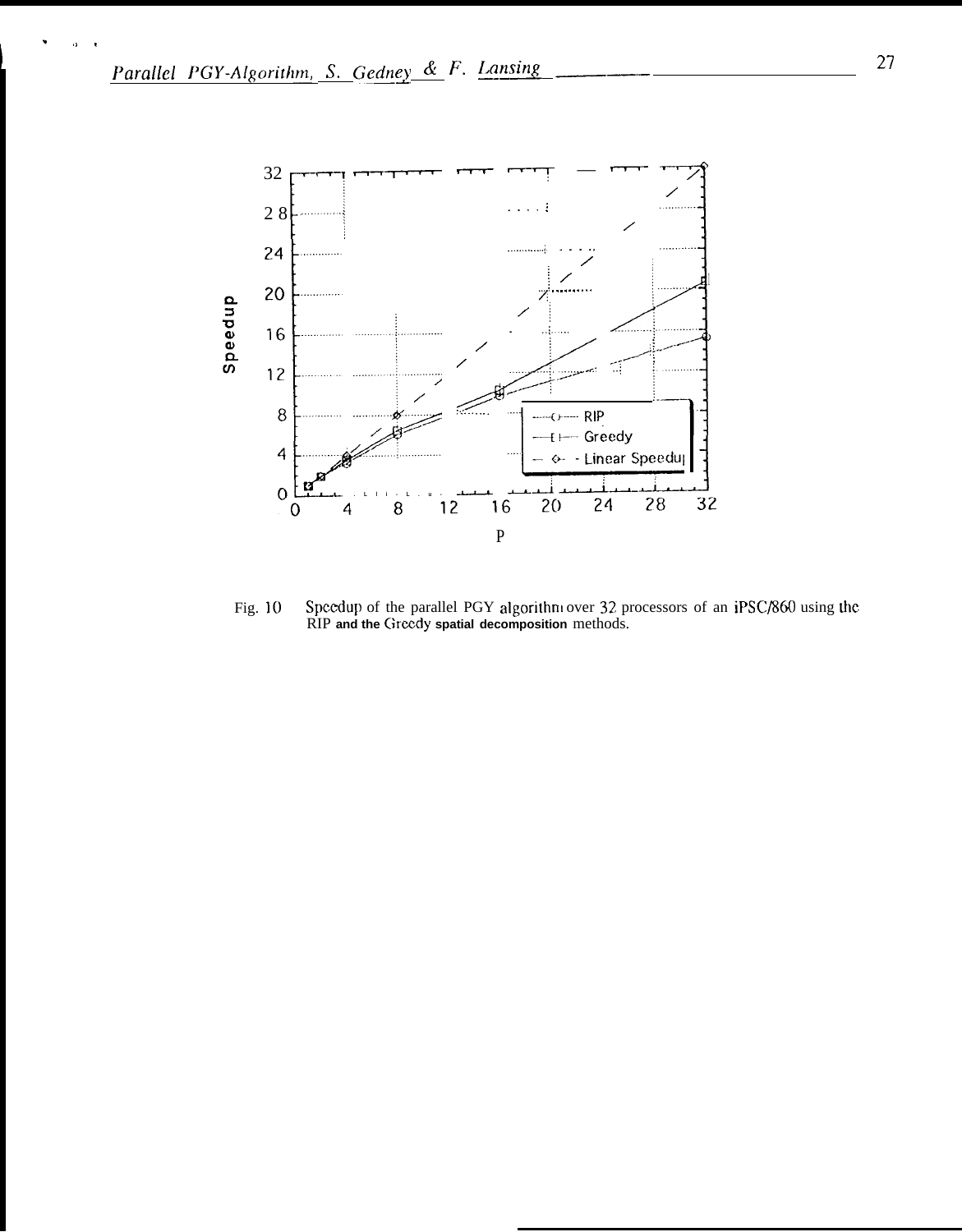

Magnitude of the S-parameters for the cylindrical via through a ground plane computed using the planar generalized Yee-algorithm. Fig. 11